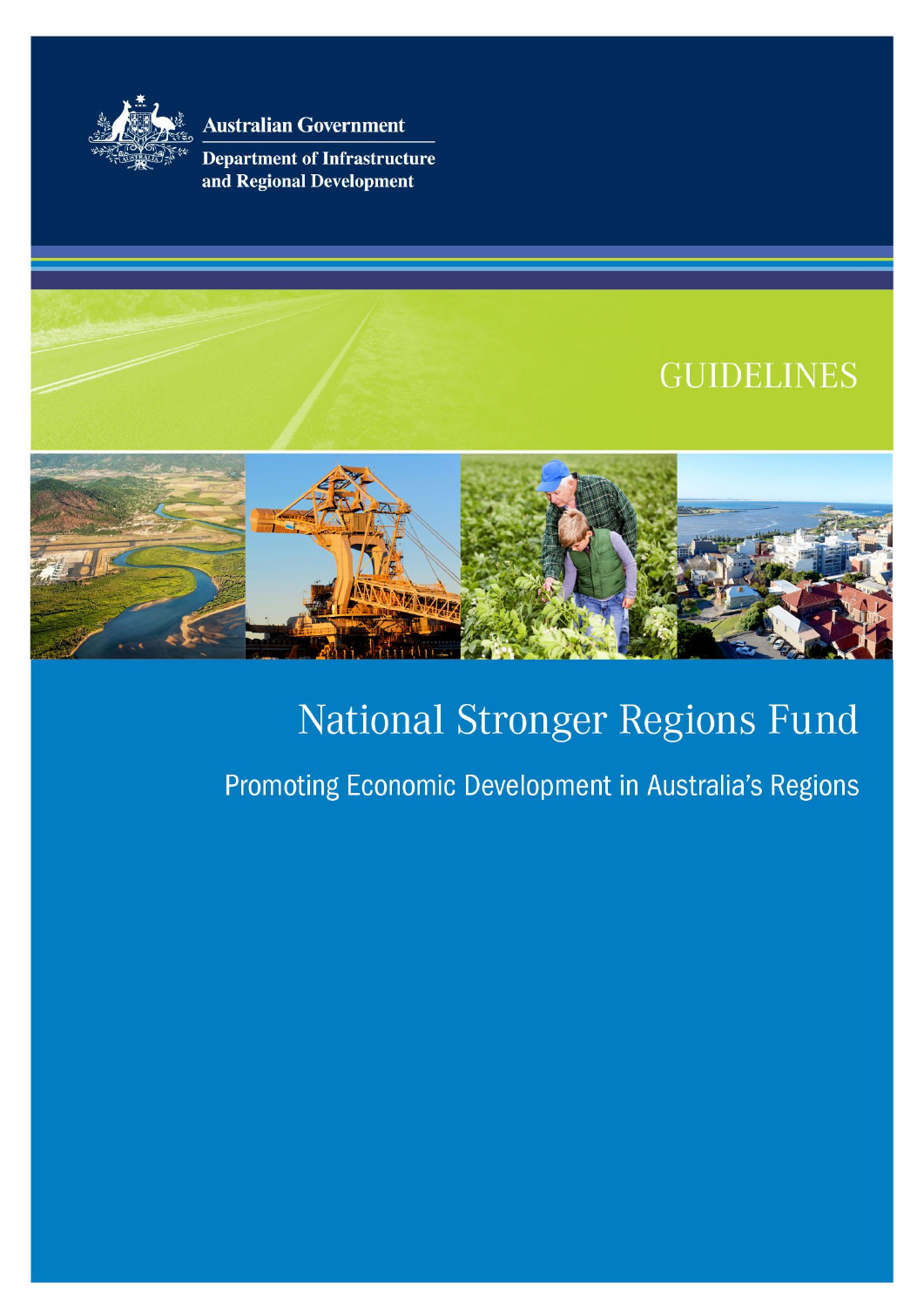© Commonwealth of Australia 2014 ISBN 978-1-922205-86-5 August 2014/INFRA2240

#### *Ownership of intellectual property rights in this publication*

Unless otherwise noted, copyright (and any other intellectual property rights, if any) in this publication is owned by the Commonwealth of Australia (referred to below as the Commonwealth).

#### *Disclaimer*

The material contained in this publication is made available on the understanding that the Commonwealth is not providing professional advice, and that users exercise their own skill and care with respect to its use, and seek independent advice if necessary.

The Commonwealth makes no representations or warranties as to the contents or accuracy of the information contained in this publication. To the extent permitted by law, the Commonwealth disclaims liability to any person or organisation in respect of anything done, or omitted to be done, in reliance upon information contained in this publication.

#### *Creative Commons licence*

With the exception of (a) the Coat of Arms; (b) the Department of Infrastructure's photos and graphics copyright in this publication is licensed under a Creative Commons Attribution 3.0 Australia Licence.

Creative Commons Attribution 3.0 Australia Licence is a standard form licence agreement that allows you to copy, communicate and adapt this publication provided that you attribute the work to the Commonwealth and abide by the other licence terms.

A summary of the licence terms is available from [http://creativecommons.org/licenses/by/3.0/au/deed.en.](http://creativecommons.org/licenses/by/3.0/au/deed.en)

The full licence terms are available from<http://creativecommons.org/licenses/by/3.0/au/legalcode>

This publication should be attributed in the following way: © Commonwealth of Australia 2014

#### *Use of the Coat of Arms*

The Department of the Prime Minister and Cabinet sets the terms under which the Coat of Arms is used. Please refer to the Department's Commonwealth Coat of Arms and Government Branding web page <http://www.dpmc.gov.au/guidelines/index.cfm#brand> and in particular, the Guidelines on the use of the Commonwealth Coat of Arms publication.

#### *Contact us*

This publication is available in PDF format. All other rights are reserved, including in relation to any Departmental logos or trademarks which may exist. For enquiries regarding the licence and any use of this publication, please contact:

Director, Internal Communications and Publishing Communications Branch, Department of Infrastructure and Regional Development GPO Box 594, Canberra ACT 2601, Australia

Email: [publishing@infrastructure.gov.au](mailto:publishing@infrastructure.gov.au) Website: [www.infrastructure.gov.au](http://www.infrastructure.gov.au/)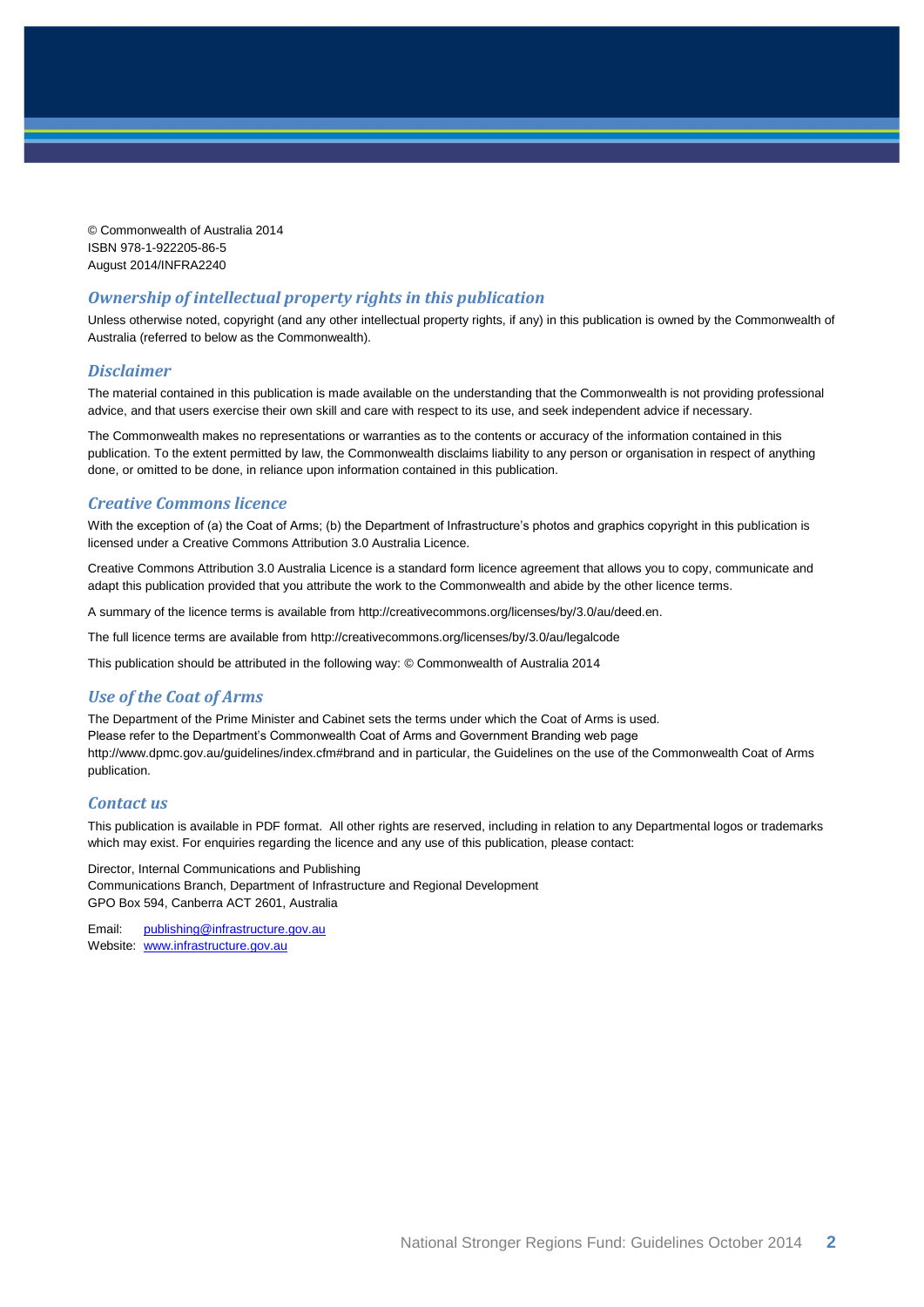



The Australian Government is committed to building stronger regions. We understand the proud history of Australia's regions and their importance to our future economic prosperity. To strengthen communities and drive new growth in our regions, the Australian Government is inviting applications to the National Stronger Regions Fund.

The Fund will invest \$1 billion over five years and support investment in the priority economic and infrastructure areas – from freight and transport projects to convention centres and major multipurpose sports facilities. These investments will also have a major focus on strengthening economies in Australia's regions by improving the productivity, employment, and workforce skills of Australians.

The Government's investment will enhance the economic growth, activity and output of our regions and sustain these gains into the future. The Fund will have a particular focus on assisting disadvantaged regions to achieve growth.

The Fund will invest in crucial infrastructure projects that will be conceived by local communities – and this approach will help Australia's regions invest in their own future.

As well as providing direct investment in major projects that deliver economic and social benefits, the Fund will have flow on benefits of improving the capacity of organisations to deliver projects. To best deliver critical infrastructure, the Fund will encourage the formation of strong partnerships that engage project proponents with the private sector, and local, state and territory governments.

Projects seeking funding will be considered in consultation with the Government's National Infrastructure Committee, which has a strong interest in, and commitment to, harnessing the potential of Australia's regions.

The Guidelines for the National Stronger Regions Fund provide the information you need about the type of project proposals we are seeking, how proposals will be assessed, critical dates, and how you contact our Department to assist you with further information.

We welcome your interest in the National Stronger Regions Fund, and wish you all the best with your proposal.

#### **The Hon Warren Truss MP The Hon Jamie Briggs MP**

*Deputy Prime Minister and Minister for Assistant Minister for Infrastructure Infrastructure and Regional Development and Regional Development*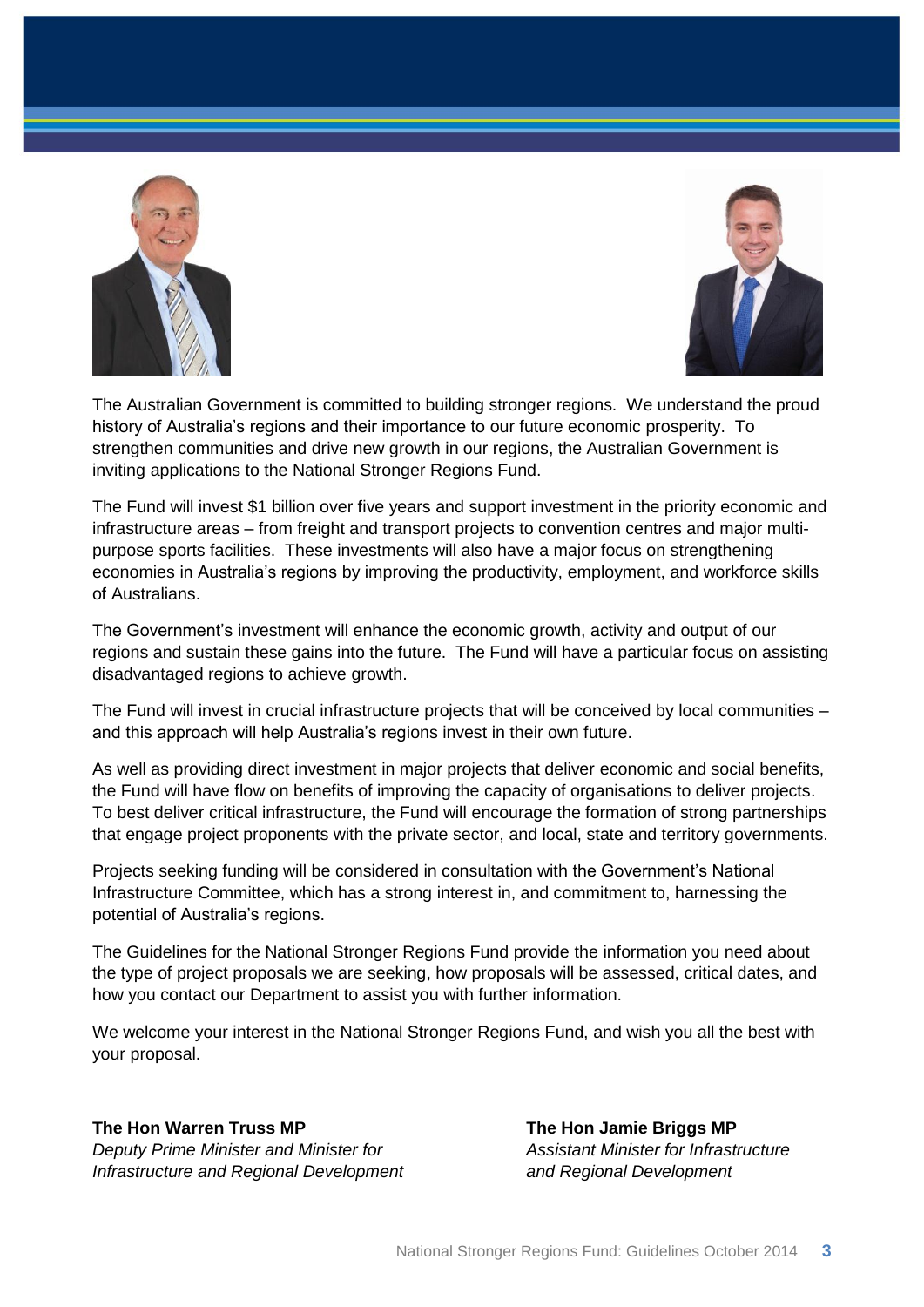# **Contents**

| 1.   |                                                                                      |  |
|------|--------------------------------------------------------------------------------------|--|
| 1.1. |                                                                                      |  |
| 1.2. |                                                                                      |  |
| 1.3. |                                                                                      |  |
| 2.   |                                                                                      |  |
| 3.   |                                                                                      |  |
| 3.1. |                                                                                      |  |
| 3.2. |                                                                                      |  |
| 3.3. |                                                                                      |  |
| 3.4. |                                                                                      |  |
| 3.5. |                                                                                      |  |
| 4.   |                                                                                      |  |
| 4.1. |                                                                                      |  |
| 4.2. |                                                                                      |  |
| 4.3. |                                                                                      |  |
| 4.4. |                                                                                      |  |
| 4.5. |                                                                                      |  |
| 4.6. |                                                                                      |  |
| 5.   |                                                                                      |  |
| 5.1. | Assessment Criterion 1: The extent to which the project contributes to economic      |  |
|      |                                                                                      |  |
| 5.2. | Assessment Criterion 2: The extent to which the project supports or addresses        |  |
| 5.3. | Assessment Criterion 3: The extent to which the project increases investment and     |  |
|      |                                                                                      |  |
| 5.4. | Assessment Criterion 4: The extent to which the project and Applicant are viable and |  |
| 6.   |                                                                                      |  |
| 6.1. |                                                                                      |  |
| 6.2. |                                                                                      |  |
| 6.3. |                                                                                      |  |
| 6.4. |                                                                                      |  |
| 7.   |                                                                                      |  |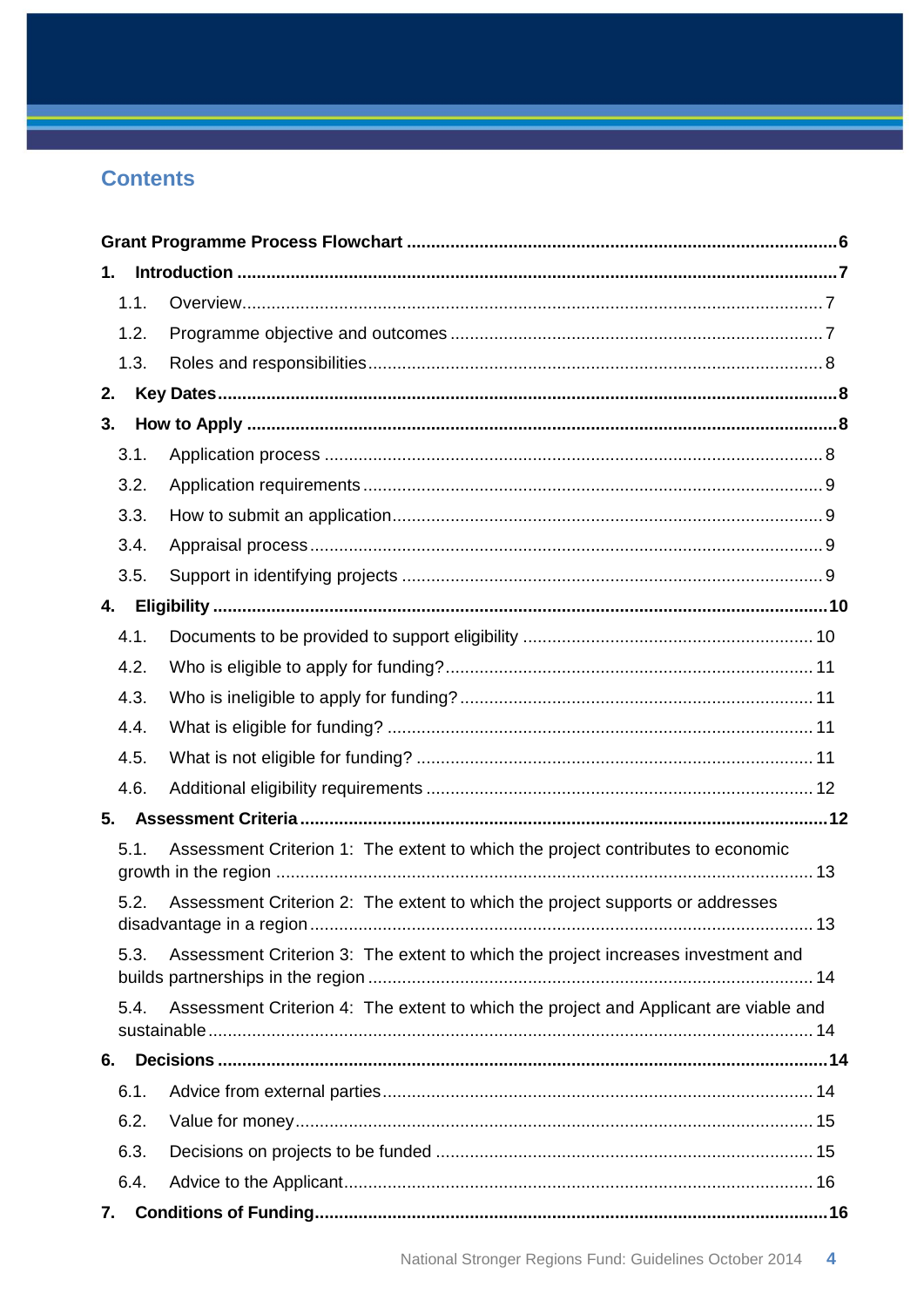| 7.1. |                                                                               |  |  |
|------|-------------------------------------------------------------------------------|--|--|
| 7.2. | Compliance with the Building Code 2013 and Australian Government Building and |  |  |
|      |                                                                               |  |  |
| 8.   |                                                                               |  |  |
| 8.1. |                                                                               |  |  |
|      |                                                                               |  |  |
| 9.   |                                                                               |  |  |
| 9.1. |                                                                               |  |  |
| 9.2. |                                                                               |  |  |
|      |                                                                               |  |  |
|      |                                                                               |  |  |
|      |                                                                               |  |  |
|      |                                                                               |  |  |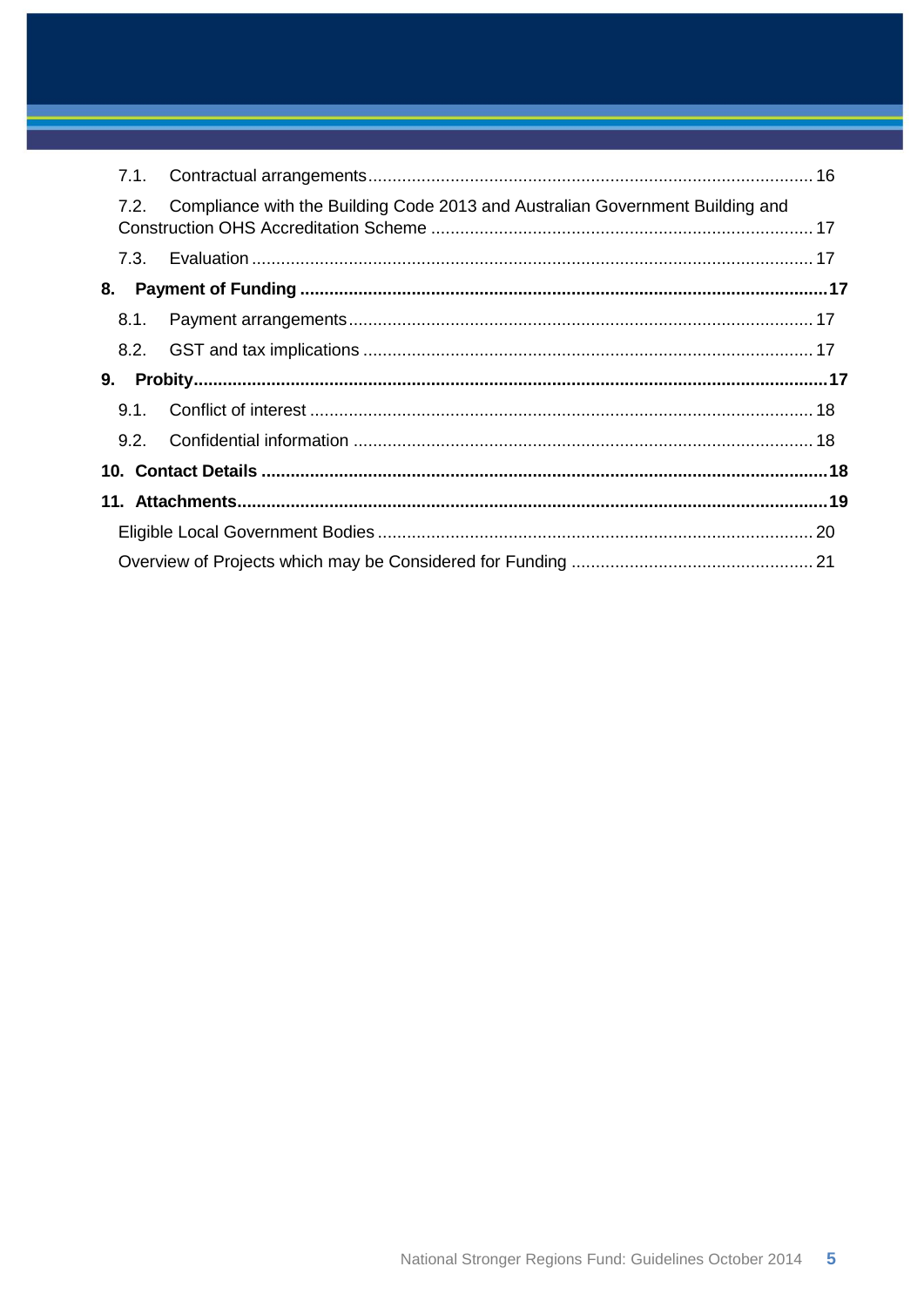## **Grant Programme Process Flowchart**

<span id="page-5-0"></span>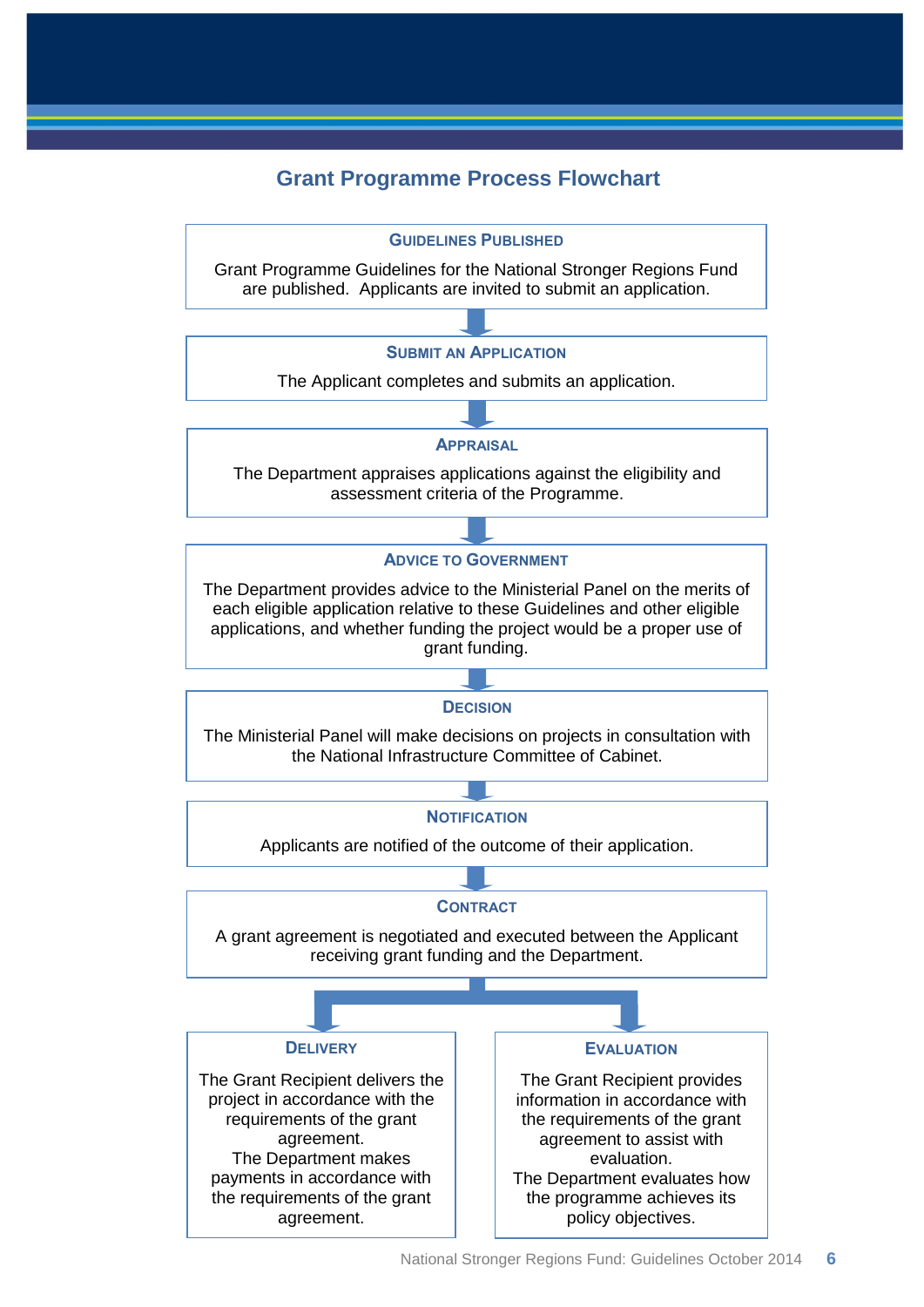# <span id="page-6-0"></span>**1. Introduction**

#### <span id="page-6-1"></span>**1.1. Overview**

The National Stronger Regions Fund (NSRF) is a new programme to promote economic development in Australia's regions. The Government is providing \$1 billion over five years, commencing in 2015-16, to fund priority infrastructure in local communities.

The NSRF is a competitive programme, with decisions on projects to be funded based on, amongst other things, information provided in the application and supporting documents.

Applications for grant funding will be appraised against the eligibility and assessment criteria of the NSRF programme and whether funding the project would be a proper<sup>1</sup> use of grant funding. Decisions on projects to be funded will be taken by a Ministerial Panel in consultation with the Government's National Infrastructure Committee of Cabinet.

These Grant Programme Guidelines (the Guidelines) apply to all projects seeking funding from the NSRF. The Guidelines outline the objectives and desired outcomes of the NSRF, eligibility and assessment requirements, the application and appraisal process, roles and responsibilities, and funding arrangements.

Applicants are strongly encouraged to read these Guidelines in conjunction with the Frequently Asked Questions and the Guide to Lodging an Online Application Form, which are all available on the Department of Infrastructure and Regional Development website at [http://www.infrastructure.gov.au/nsrf.](http://www.infrastructure.gov.au/nsrf)

### <span id="page-6-2"></span>**1.2. Programme objective and outcomes**

The objective of the NSRF is to fund investment ready projects which support economic growth and sustainability of regions across Australia, particularly disadvantaged regions, by supporting investment in priority infrastructure.

The desired outcomes of the programme are:

- improved level of economic activity in regions;
- increased productivity in the regions;

- increased employment and a more skilled workforce in regions;
- increased capacity and improved capability of regions to deliver major projects, and to secure and manage investment funding;
- improved partnerships between local, state and territory governments, the private sector and community groups; and
- more stable and viable communities, where people choose to live.

Not all projects will be able to contribute to each desired outcome, however collectively the projects will meet the NSRF objectives and desired outcomes.

<sup>&</sup>lt;sup>1</sup> Proper' is defined in the *Public Governance, Performance and Accountability Act 2013* as meaning 'efficient, effective, economical and ethical'.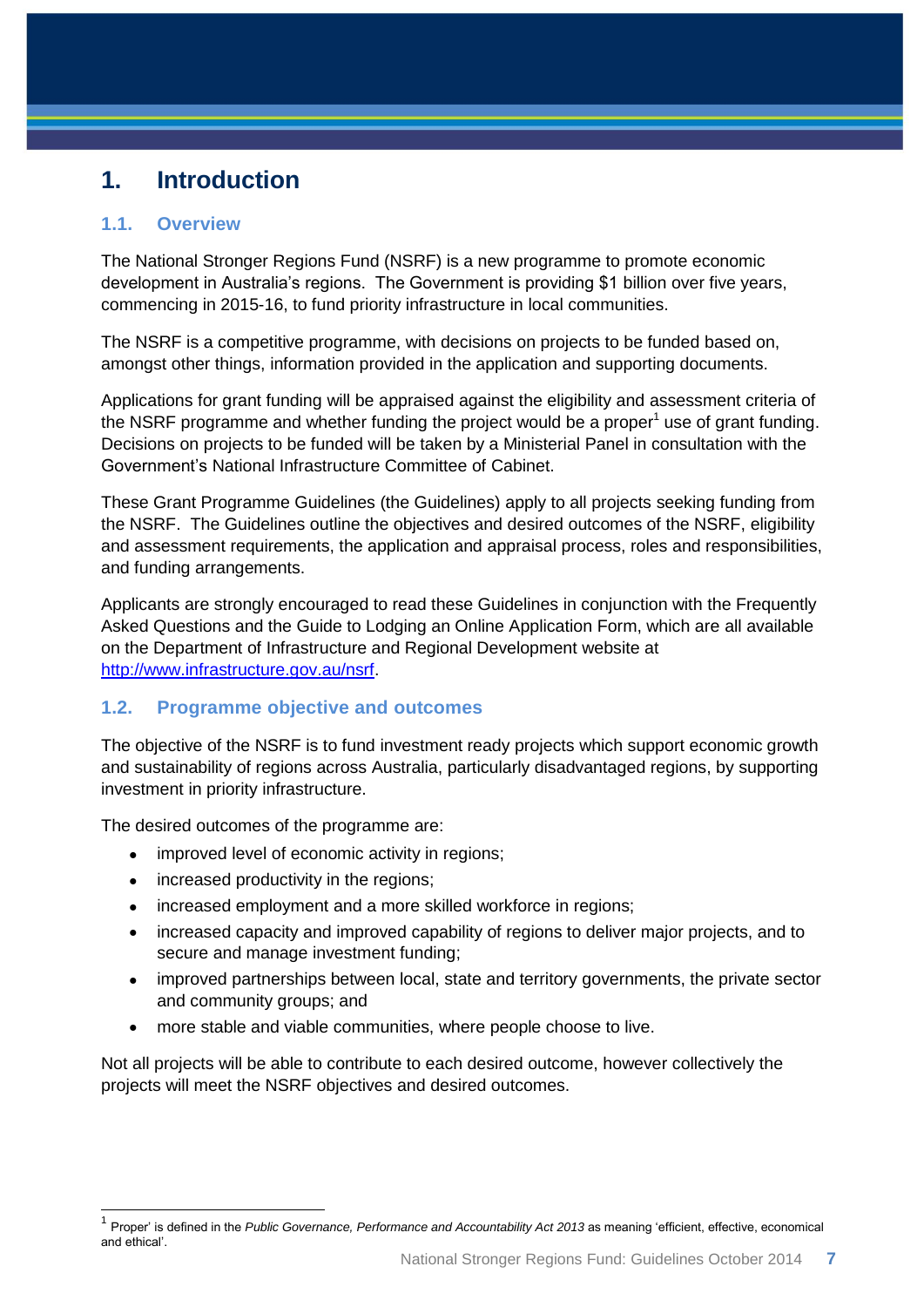#### <span id="page-7-0"></span>**1.3. Roles and responsibilities**

The *Process Flowchart* outlines the roles and responsibilities of each party.

The NSRF is administered by the Department of Infrastructure and Regional Development (the Department).

The Ministerial Panel considers the Department's advice, information provided by the Applicant, independent advice on projects, and consults with the National Infrastructure Committee of Cabinet before making decisions on projects to be funded. The Ministerial Panel comprises:

- the Hon Warren Truss MP, Deputy Prime Minister and Minister for Infrastructure and Regional Development;
- the Hon Jamie Briggs MP, Assistant Minister for Infrastructure and Regional Development; and
- the Parliamentary Secretary to the Prime Minister.

For the purposes of these Guidelines, the Applicant means the organisation that submits the application and will be the organisation which enters into the grant agreement if grant funding is approved. On entering into the grant agreement, this organisation will be referred to as the Grant Recipient.

## <span id="page-7-1"></span>**2. Key Dates**

| <b>Key Dates</b>                                    |                  |
|-----------------------------------------------------|------------------|
| <b>NSRF Announced</b>                               | 1 October 2014   |
| <b>NSRF Guidelines Published</b>                    | 1 October 2014   |
| Round One Applications Open                         | 1 October 2014   |
| Round One Applications Close                        | 28 November 2014 |
| Round One Application Assessment Completed          | 31 March 2015    |
| Announcements of Round One Projects to be<br>Funded | May 2015         |
| Round Two Applications Open                         | 1 May 2015       |
| <b>Round Two Applications Close</b>                 | 31 July 2015     |
| Round Two Application Assessment Completed          | 31 October 2015  |
| Announcements of Round Two Projects to be<br>Funded | December 2015    |

Decisions on further Rounds will be determined by Government subject to the outcomes of Rounds One and Two. All key dates will be published on the Department's website.

## <span id="page-7-2"></span>**3. How to Apply**

#### <span id="page-7-3"></span>**3.1. Application process**

Applications for the NSRF can be submitted at any time between the opening and closing dates for each Round. Applications must be received by 5.00pm local time on 28 November 2014 for Round One and 31 July 2015 for Round Two (note local time refers to the Applicant's local time)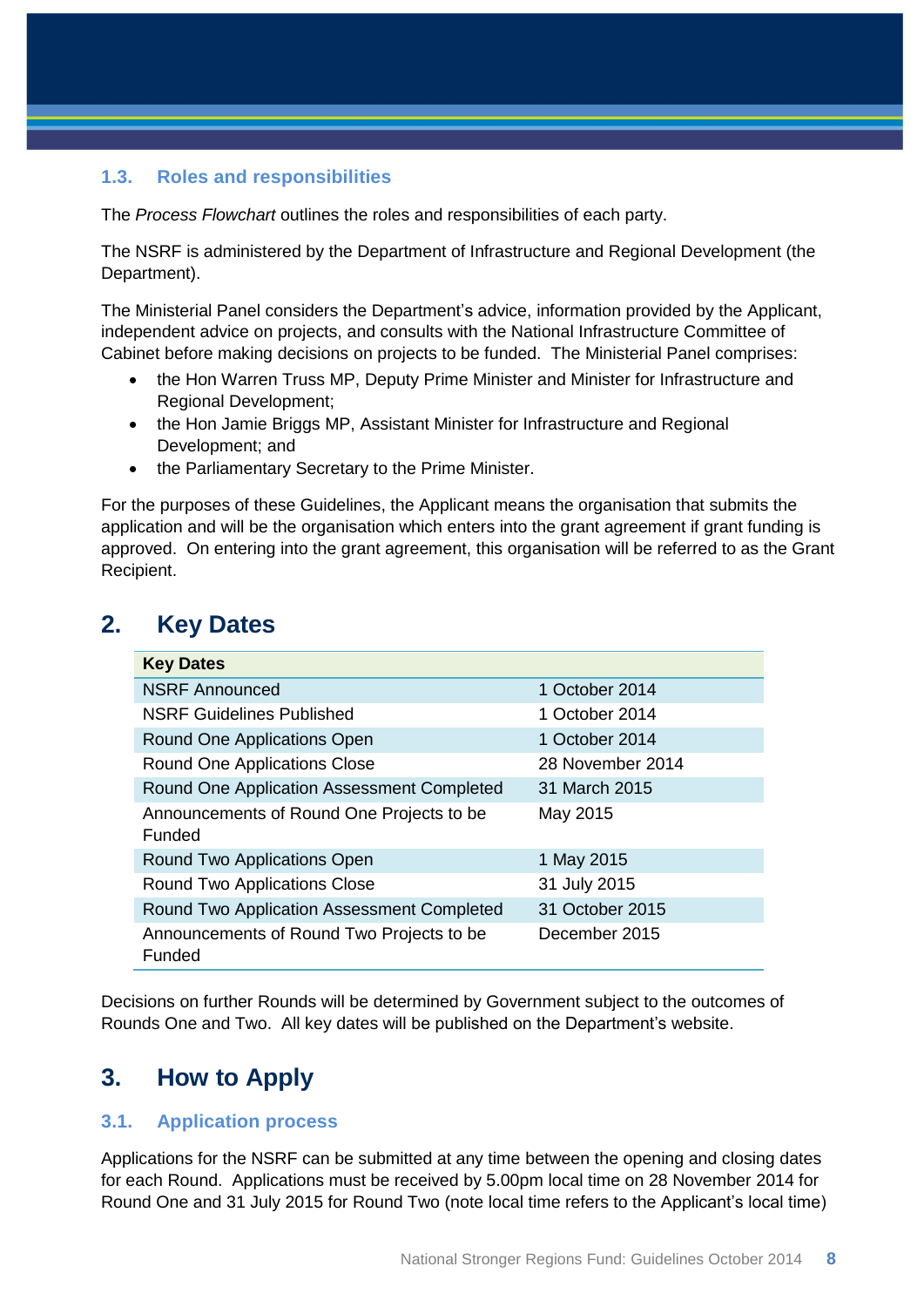Late applications will not be accepted, unless the Department considers there were exceptional circumstances beyond the Applicant's control. The Department's decision will be final.

Only completed applications submitted by an authorised member of the organisation will be accepted and appraised. Incomplete applications will be deemed as ineligible.

Applicants may withdraw an application at any time, with written advice of the withdrawal to be provided to the Department via email to [nsrf@infrastructure.gov.au.](mailto:nsrf@infrastructure.gov.au)

#### <span id="page-8-0"></span>**3.2. Application requirements**

Applications must provide all of the information required in the application form, including the mandatory documents listed in Section 4.1. Documents should also be provided to support the case made against the assessment criteria, although these are not mandatory.

Claims against the assessment criteria should be supported by evidence.

#### <span id="page-8-1"></span>**3.3. How to submit an application**

Applications must be submitted via the online application form, which is accessed from the Department's Grant Management System (GMS) Portal at [http://gms.infrastructure.gov.au/UI.](http://gms.infrastructure.gov.au/UI) Supporting documents are uploaded with the application, however each supporting document must not exceed 15 megabytes in size and must not exceed 45 characters in length for the file name. Separate arrangements for lodgement may be made in exceptional circumstances. Further information on lodging an application is available in the GMS Portal User Guide at [www.infrastructure.gov.au/nsrf](http://www.infrastructure.gov.au/nsrf)<sup>2</sup>.

#### <span id="page-8-2"></span>**3.4. Appraisal process**

Applications will be appraised against the eligibility and assessment criteria by the Department. The appraisal will be based on information provided in the application form, supporting documentation and advice from other parties. Following advice from the Department on the individual and relative merits of eligible applications, the Ministerial Panel will make decisions on projects to be funded in consultation with the National Infrastructure Committee of Cabinet.

### <span id="page-8-3"></span>**3.5. Support in identifying projects**

Regional Development Australia (RDA) Committees may assist Applicants to identify infrastructure projects, particularly projects which contribute to long term economic growth and have been identified as priorities.

Committees may approach eligible organisations about developing an application for an infrastructure project or play a facilitation role by bringing key parties together, including those who may provide a financial contribution to the project. Committees may work with Applicants to prepare applications, supporting documents and evidence.

RDA committees will not be involved in the appraisal or prioritisation of projects.

  $^2$  Requests for separate lodgement arrangements should be submitted in writing to nsrf@infrastructure.gov.au.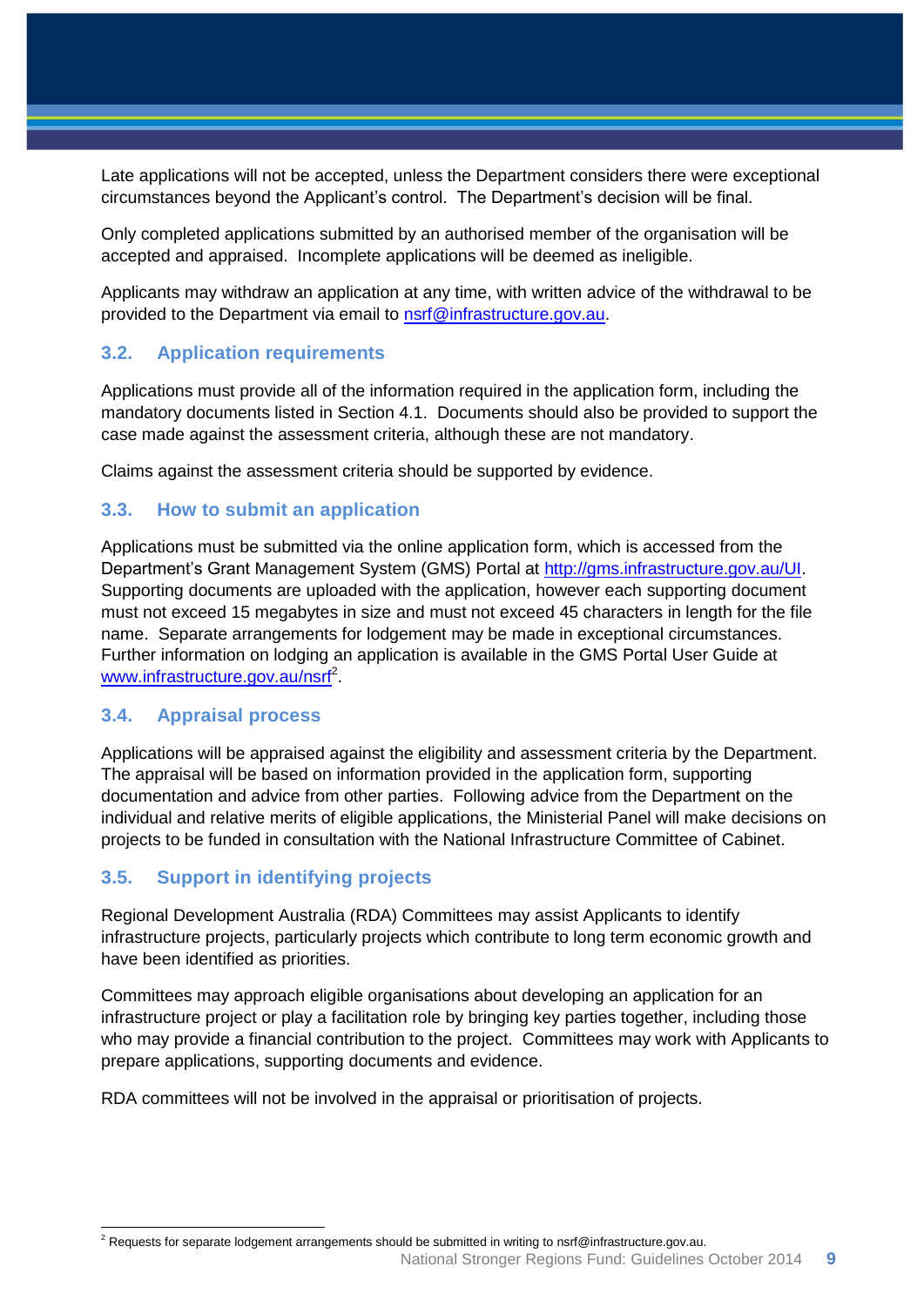# <span id="page-9-0"></span>**4. Eligibility**

Applicants must satisfy all of the eligibility requirements.

Applications that do not satisfy all of the eligibility requirements will be deemed as ineligible. Ineligible applications will not be appraised against the assessment criteria or provided to the Ministerial Panel for consideration.

#### <span id="page-9-1"></span>**4.1. Documents to be provided to support eligibility**

A number of documents must be provided to confirm that the application meets the eligibility requirements and to support the assessment of viability and sustainability. Applications which do not include all of the required documents will be deemed as ineligible.

Applicants seeking a grant of \$1 million or less will provide fewer and less detailed supporting documents. This reduces the compliance burden associated with small projects, whilst ensuring that the Department has sufficient information to conduct robust appraisals. The size and content of documents should be commensurate with the size, scope and nature of the project.

| <b>Mandatory Documents For Grant Requests of</b><br>\$1 million or Less                                                                                                                                                                                      | <b>Mandatory Documents For Grant Requests of</b><br>More than \$1 million                                                                                                                                                                                    |
|--------------------------------------------------------------------------------------------------------------------------------------------------------------------------------------------------------------------------------------------------------------|--------------------------------------------------------------------------------------------------------------------------------------------------------------------------------------------------------------------------------------------------------------|
| Evidence of Incorporation (not-for-profit                                                                                                                                                                                                                    | Evidence of Incorporation (not-for-profit                                                                                                                                                                                                                    |
| organisations only)                                                                                                                                                                                                                                          | organisations only)                                                                                                                                                                                                                                          |
| Evidence to confirm capacity to deliver the project<br>(not-for-profit organisations only)                                                                                                                                                                   | Evidence to confirm capacity to deliver the<br>project (not-for-profit organisations only)                                                                                                                                                                   |
| Project Management Plan or a similar document                                                                                                                                                                                                                | <b>Project Management Plan</b>                                                                                                                                                                                                                               |
| Business Case or a similar document                                                                                                                                                                                                                          | <b>Business Case</b>                                                                                                                                                                                                                                         |
| Risk Management Plan or other document which<br>includes any significant risks associated with the<br>project and mitigation strategies                                                                                                                      | <b>Risk Management Plan</b>                                                                                                                                                                                                                                  |
| Procurement Management Plan or other<br>document which describes arrangements to<br>procure major items                                                                                                                                                      | Procurement Management Plan                                                                                                                                                                                                                                  |
| Written confirmation of all partner funding (cash) <sup>3</sup> .<br>If partner funding is conditional on the provision of<br>the funding grant, Applicants must provide a letter<br>of intent from a senior member of the organisation<br>providing funding | Written confirmation of all partner funding<br>(cash) <sup>3</sup> . If partner funding is conditional on the<br>provision of the funding grant, Applicants must<br>provide a letter of intent from a senior member of<br>the organisation providing funding |
| Written confirmation of all in-kind contributions                                                                                                                                                                                                            | Written confirmation of all in-kind contributions                                                                                                                                                                                                            |
| Evidence that the asset will be maintained in a<br>viable and operational state for one year for<br>projects with funding of less than \$250,000 and<br>three years for projects with funding from<br>\$250,000 to \$1 million                               | Evidence that the asset will be maintained in a<br>viable and operational state for at least five years                                                                                                                                                      |
| Audited Financial Statements for two of the three<br>most recent consecutive years                                                                                                                                                                           | Audited Financial Statements for two of the three<br>most recent consecutive years                                                                                                                                                                           |
|                                                                                                                                                                                                                                                              | Evidence to confirm the Applicant's experience in<br>delivering projects of similar size and scope                                                                                                                                                           |
|                                                                                                                                                                                                                                                              | Asset Maintenance or Asset Management Plan                                                                                                                                                                                                                   |

3 The certification in the application form is appropriate confirmation, where the Applicant is the only funding partner.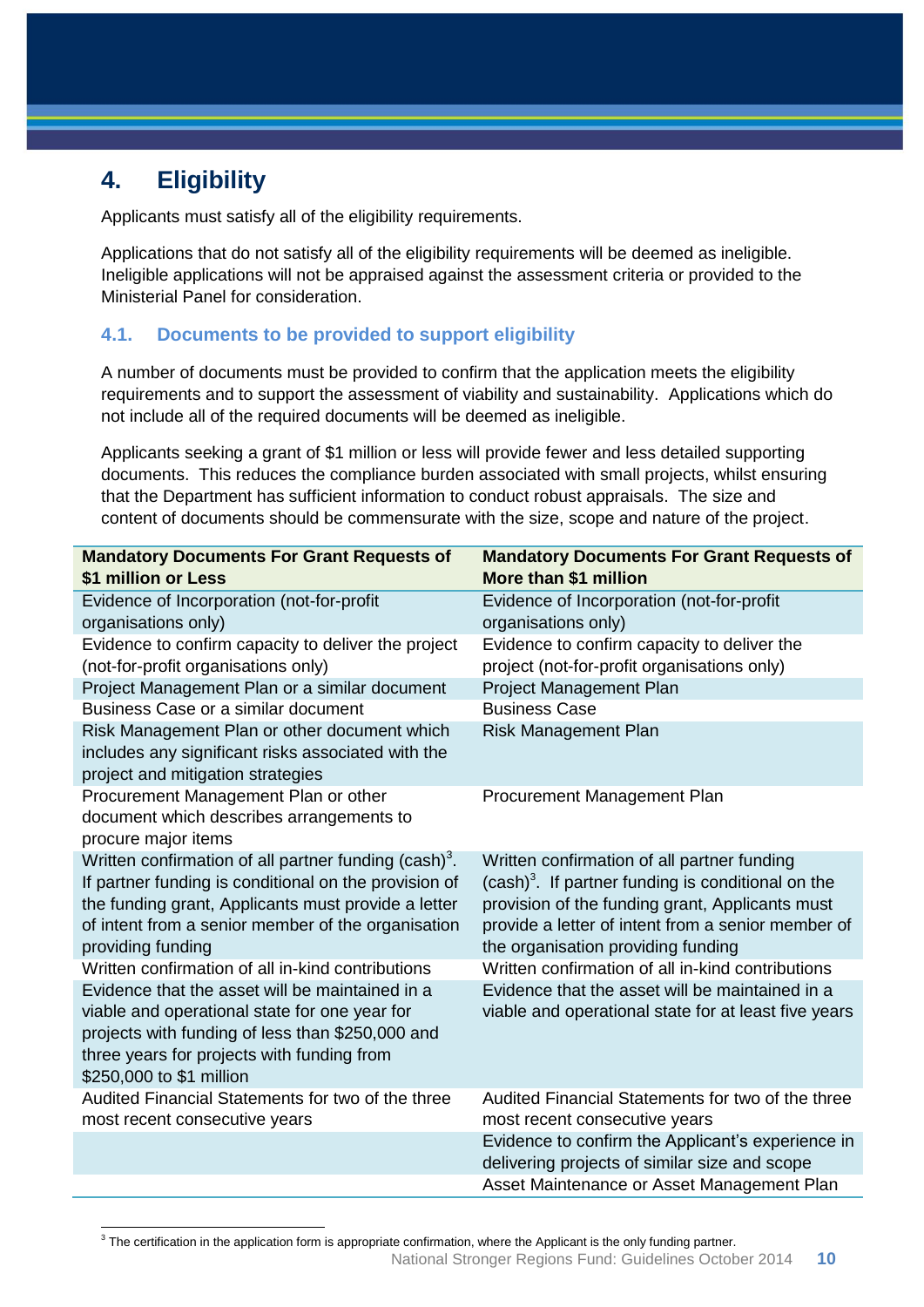## <span id="page-10-0"></span>**4.2. Who is eligible to apply for funding?**

An eligible Applicant for funding must be:

- a legal entity with an Australian Business Number (ABN) or an Australian Company Number (ACN); and
- an organisation that is one of the following:
	- o a Local Government body including the ACT Government, either in its own right or on behalf of a consortium; or
	- o a not-for-profit organisation, either in its own right or on behalf of a consortium, that is not owned by a state or territory government.

Eligible local government bodies are defined in Attachment A. A consortium must be supported by appropriate legal arrangements, and must be led by a local government body or eligible notfor-profit organisation. A consortium may include ineligible organisations.

### <span id="page-10-1"></span>**4.3. Who is ineligible to apply for funding?**

The following organisations are not eligible for funding:

- NSW, VIC, QLD, WA, SA, TAS and NT governments;
- state and territory government-owned corporations, for example organisations that deliver services to communities that would normally be expected of a council and/or organisations that operate on a commercial basis and deliver services which support the day-to-day operation of the community;
- state and territory government-owned not-for-profit organisations;
- universities, technical colleges, schools and hospitals, and other organisations which are primarily supported by other Australian Government programmes or initiatives;
- Regional Development Australia committees: and
- all for-profit organisations.

### <span id="page-10-2"></span>**4.4. What is eligible for funding?**

NSRF funding will be provided for capital projects which involve the construction of new infrastructure, or the upgrade, extension or enhancement of existing infrastructure. Examples of projects which may be considered for funding are at Attachment B.

### <span id="page-10-3"></span>**4.5. What is not eligible for funding?**

The NSRF will not fund infrastructure projects which:

- do not deliver sustainable economic benefits, including job creation;
- are eligible for funding under the National Disaster Relief and Recovery Arrangements;
- shift costs from state, territory or local governments to the Commonwealth; and/or
- are integral elements of hospitals, as they are funded by other Government initiatives.

Grant funding from the NSRF cannot be used for the following:

- expenditure incurred prior to the announcement that the project has been successful in its application for NSRF funding;
- provision of services and support activities;
- soft infrastructure, including computer software or hardware that is not an integral part of the funded capital project;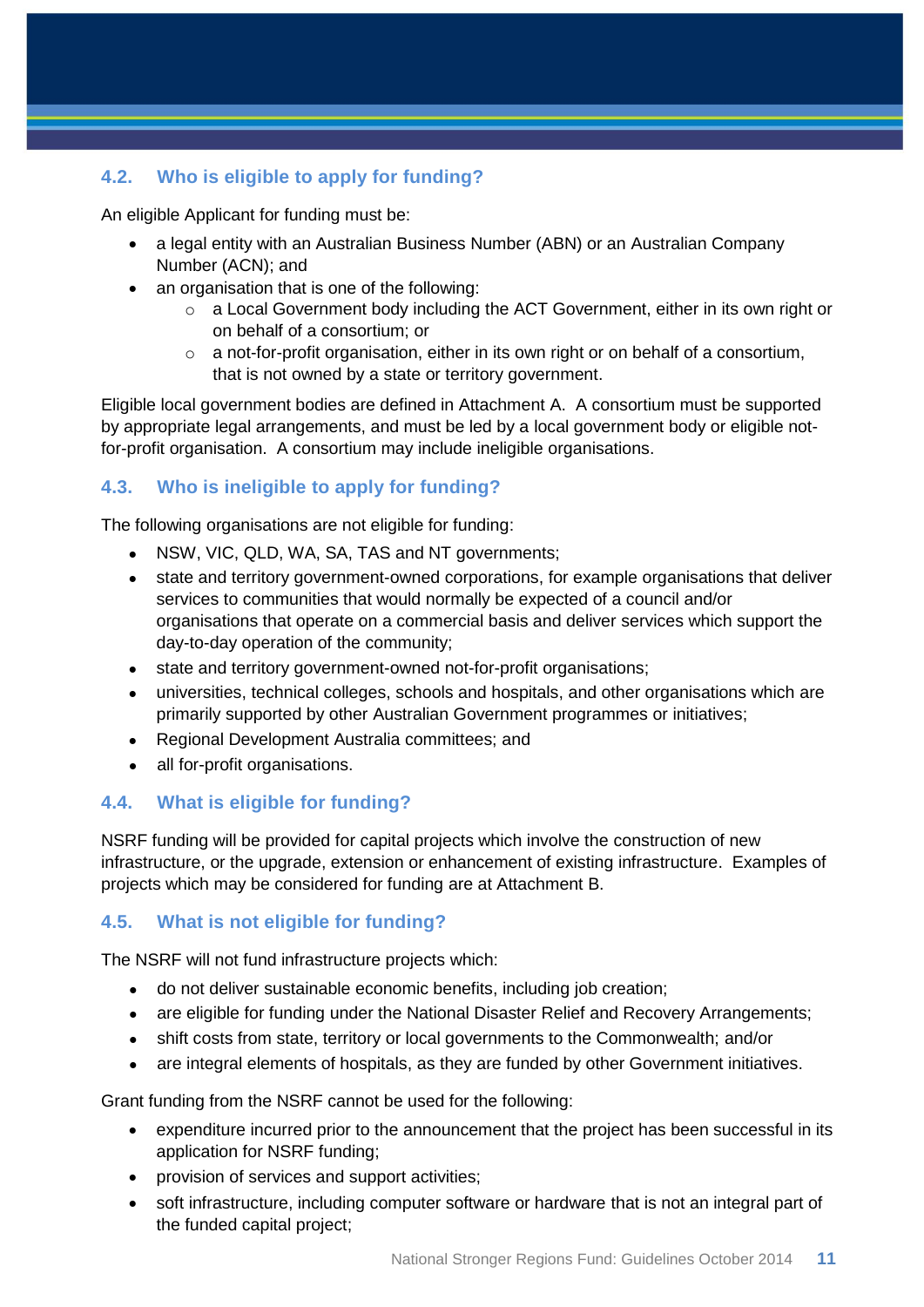- payment of salaries for new or existing staff or contractors; or
- administrative overhead items, including office equipment, vehicles or mobile capital equipment, for example trucks and earthmoving equipment.

## <span id="page-11-0"></span>**4.6. Additional eligibility requirements**

Applications must comply with all of the following requirements to be considered for grant funding:

- the Applicant must seek a grant of at least \$20,000 and up to a maximum of \$10 million;
- the Applicant must match the NSRF grant in cash on at least a dollar for dollar basis;
- the NSRF funded component of the project must be completed on or before 31 December 2019;
- the project must deliver an economic benefit to the region beyond the period of construction<sup>4</sup>; and
- the Applicant must submit a completed application, including the mandatory documents listed at Section 4.1.

Cash partner funding can be provided by any organisation including, but not limited to, the Applicant, local government, state or territory government, not-for-profit organisations and private sector companies.

An NSRF grant can be one component of a larger package of Australian Government funding. Grants from other Australian Government initiatives cannot be included as part of the Applicant's matching funding. Total funding for the project from the Australian Government cannot exceed 50 per cent of the total project cost.

# <span id="page-11-1"></span>**5. Assessment Criteria**

Each application that meets the eligibility criteria will be appraised against the assessment criteria. Applicants are strongly advised to present a strong case against each assessment criteria, with all claims supported by evidence. Each application must meet a minimum benchmark against each of the criteria to be recommended for funding to the Ministerial Panel.

Applications will be appraised against each of the following assessment criteria:

- Assessment Criterion 1: The extent to which the project contributes to economic growth in the region;
- Assessment Criterion 2: The extent to which the project supports or addresses disadvantage in the region;
- Assessment Criterion 3: The extent to which the project increases investment and builds partnerships in the region; and
- Assessment Criterion 4: The extent to which the project and proponent are viable and sustainable.

Consistent with the policy intent of the NSRF and given that all projects must deliver an economic benefit, Assessment Criterion 1 will be given an increased weighting in the appraisal process. Assessment Criterion 1 will be weighted at 50 per cent of the total assessment criteria. Remaining criteria will be weighted equally.

 4 The nature, scope and quantity of economic benefit is appraised as part of the assessment criteria.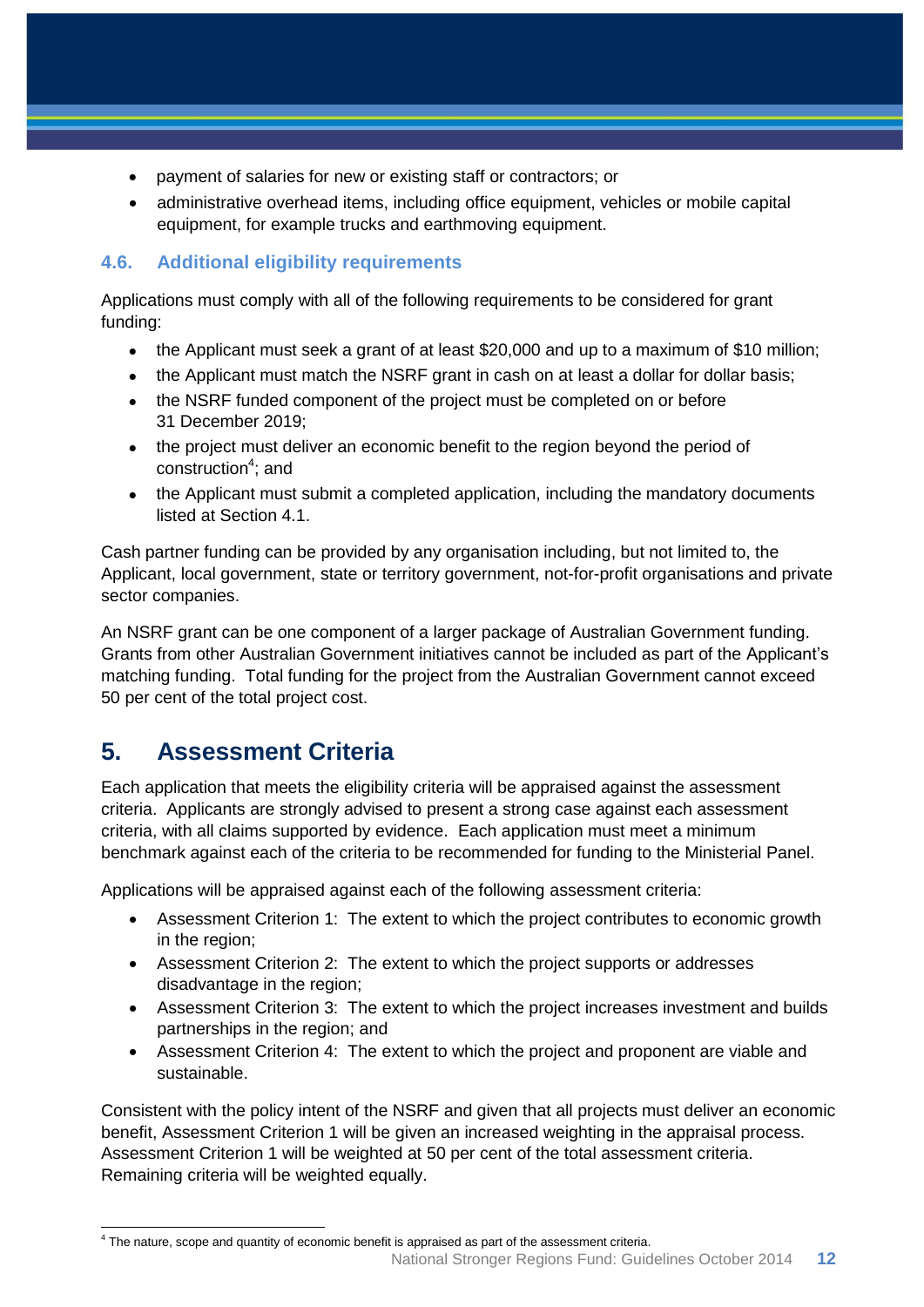## <span id="page-12-0"></span>**5.1. Assessment Criterion 1: The extent to which the project contributes to economic growth in the region**

The Applicant should demonstrate how the project contributes to economic growth in the region.

Economic benefit relates to those benefits generated by new or improved infrastructure, and can be described in terms of the ability to generate additional income through more efficient use of resources and improved trade opportunities. Economic benefits can include, but are not limited to:

- more efficient use of resources;
- increases to productivity or capacity;
- the creation of direct and indirect employment, beyond the construction phase of the project;
- increases to output, exports and import replacement, or market share;
- increases in industry and economic competiveness, including by reducing costs;
- more efficient supply chains, including through more efficient transport networks;
- diversification of the industrial base and local businesses;
- increases to capability to access funding and deliver a project of a significant size and scale;
- use of local and nationally produced goods and services, where it is appropriate and cost effective; and
- the extent to which the project halts a mooted or foreseen decline in a region, or otherwise stems a decline in employment, operating businesses, output or population.

Economic growth also delivers social and community benefits. Applicants may describe how their project enhances the public good in the medium<sup>5</sup> and long<sup>6</sup> term. These benefits should be quantified and supported by evidence.

A Cost-Benefit Analysis supporting the Applicant's case will be highly regarded, particularly for projects seeking grant funding of more than \$1 million.

#### <span id="page-12-1"></span>**5.2. Assessment Criterion 2: The extent to which the project supports or addresses disadvantage in a region**

Projects should support disadvantaged regions or areas of disadvantage within the region. Applicants should demonstrate that both their region (or part thereof) is disadvantaged and the project will address this disadvantage. There must be a direct relationship between the project seeking funding and the identified region or area of disadvantage. Evidence to demonstrate both the relationship and benefits of the project is encouraged.

To demonstrate disadvantage, Applicants may wish to consider using some or all the following indicators:

- the Socio-Economic Index for Areas (SEIFA Index), which is published by the Australian Bureau of Statistics;
- unemployment data, average income and average weekly earnings, number of welfare recipients and single income families;
- population change, including significant population increases and decreases;

 $\overline{a}$ 

<sup>&</sup>lt;sup>5</sup> Medium term is considered to be five to ten years following completion of the project.

<sup>&</sup>lt;sup>6</sup> Long term is considered to be ten to twenty years following completion of the project.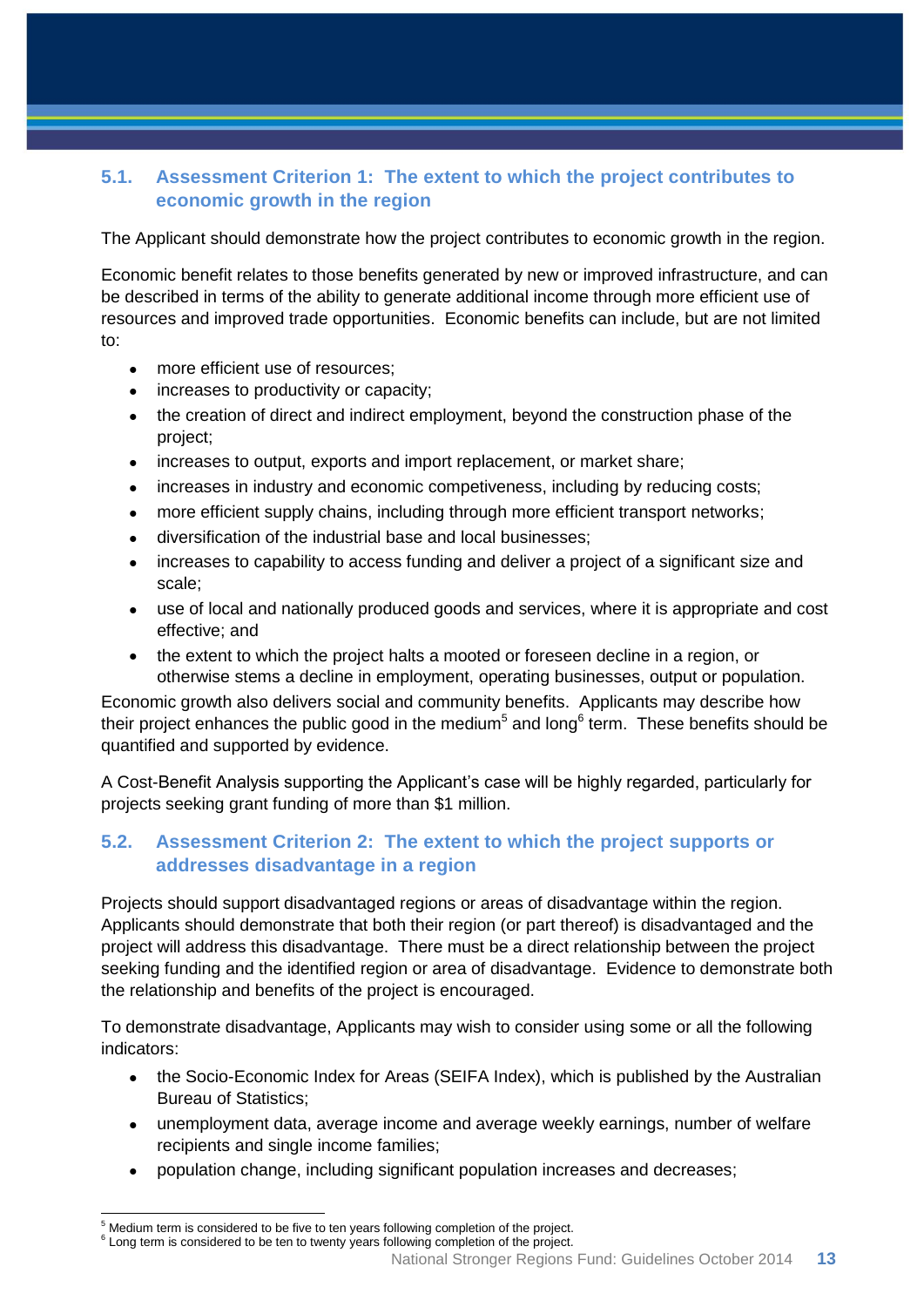- age of the population, percentage of the population from a non-English speaking background, percentage of the population from Indigenous or Torres Strait Islander backgrounds;
- impact of restructuring or structural change, impact of climate change;
- distance from and ease of access to major service, trade and employment centres;
- price of housing and rents, availability of housing; or
- education standards and skill levels of the population.

#### <span id="page-13-0"></span>**5.3. Assessment Criterion 3: The extent to which the project increases investment and builds partnerships in the region**

Partner contributions ensure that the benefits of the Australian Government's funds are increased. Applicants should seek to attract contributions which are additional to the required 50 per cent matching funding. Both cash and in-kind contributions will be considered against this criterion.

The extent and nature of partnerships, including those of a non-financial nature, formed to develop and deliver the project will be considered under this criterion. Sustainable economic growth is underpinned by partnerships with and between governments, industry, representative organisations, the community, the education and training sector, the not-for-profit sector and philanthropic organisations. Partnerships can ensure proper planning, and support increases to the capacity and capability of the region to deliver major projects.

#### <span id="page-13-1"></span>**5.4. Assessment Criterion 4: The extent to which the project and Applicant are viable and sustainable**

All eligible projects will be appraised for the viability of the Applicant and viability and sustainability of the project. The appraisal will consider all of the following:

- the Applicant's financial position, which determines whether the Applicant has sufficient funds to meet its obligations, fund any cost overruns and maintain the project in the medium term;
- the quality of supporting documents which gives confidence that the project will be delivered on time, on budget and to the required standard;
- whether all appropriate planning, construction, zoning, environmental and/or native title approvals are in place or will be in place within six months of execution of the funding agreement, to help confirm that the project will commence and be completed on time and according to the agreed scope;
- whether the project is investment ready, that is will be able to commence within 12 months of signing the funding agreement;
- the Applicant's history in managing grant funding (if any), which provides confidence that the grant will be expended according to the grant agreement; and
- risks associated with project delivery and ongoing management.

# <span id="page-13-2"></span>**6. Decisions**

#### <span id="page-13-3"></span>**6.1. Advice from external parties**

The Department may request advice on applications from state and territory governments, other Australian Government agencies, independent experts and other external parties.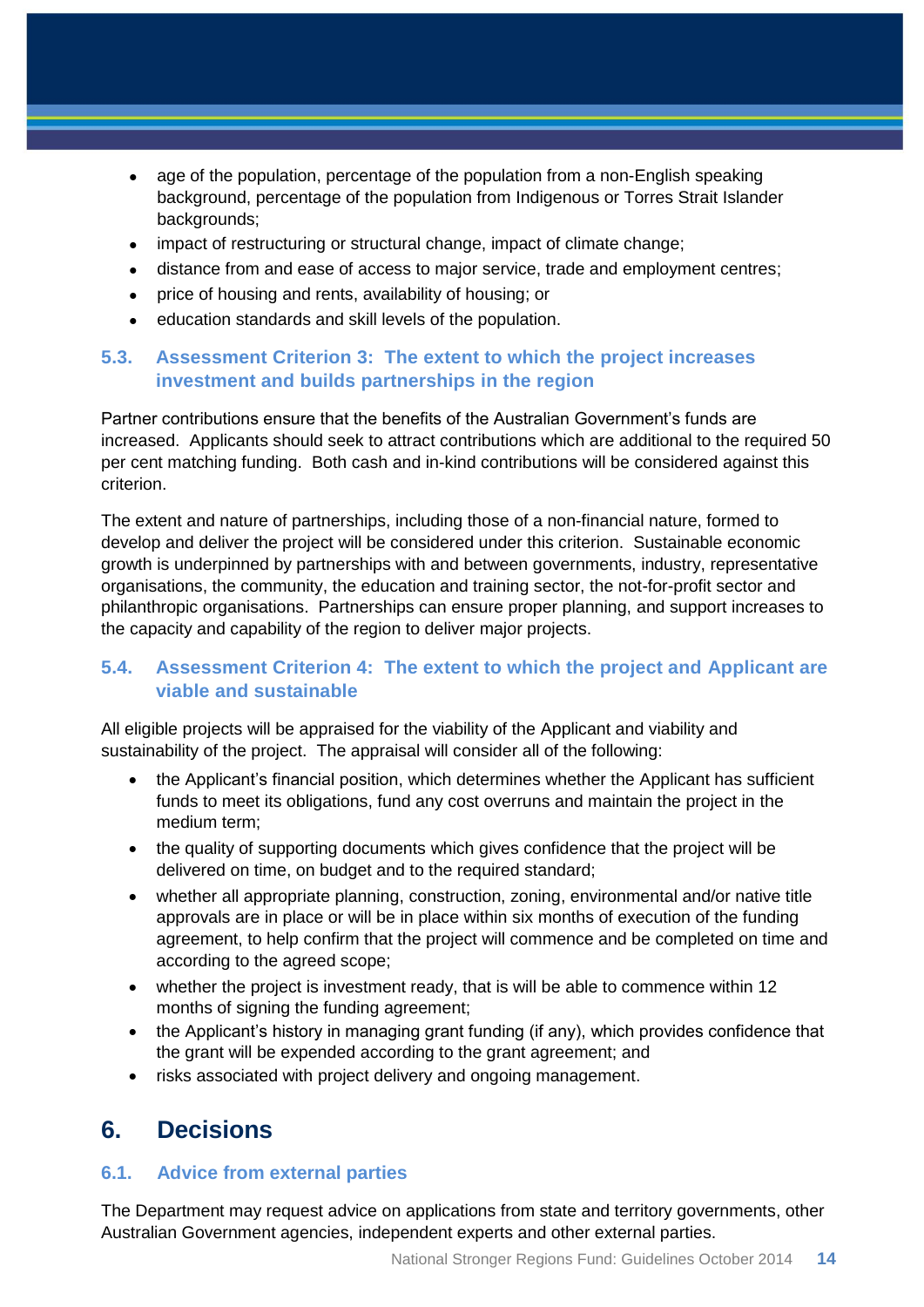Advice will be requested on, but not limited to, the history of the Applicant in delivering projects, viability of the project and Applicant, the extent to which the project aligns with or delivers priorities in state and territory plans, confirmation of funding contributions and impact of the project on the region.

### <span id="page-14-0"></span>**6.2. Value for money**

Value for money is achieved when the processes, actions and behaviours employed by the Australian Government and Grant Recipients result in public resources<sup>7</sup> being used in an efficient, effective, economical and ethical manner.

The NSRF seeks to promote value with relevant money by selecting for funding, those projects that:

- have met all of the published eligibility requirements;
- have demonstrated the greatest relative merit in terms of the published assessment criteria;
- involve a reasonable (rather than excessive) cost having regard to the quality and quantity of deliverables that are proposed; and
- have a risk profile that is acceptable to the Australian Government, with any identified risks able to be efficiently and effectively managed.

Value for money will also be considered on an ongoing basis during and after the delivery of the project, including by ensuring that Australian Government funding is expended and acquitted in accordance with contracted requirements and all other conditions of funding are met, and through monitoring and evaluating the extent to which a funded project achieves its objectives and contributes to the outcomes of the NSRF.

### <span id="page-14-1"></span>**6.3. Decisions on projects to be funded**

Following an appraisal of the application, the Department provides advice to the Ministerial Panel on the individual and relative merits of each application and whether, based on its analysis, funding the project would be a proper use of public resources. Copies of each application, supporting documents, outcomes of the Department's appraisal and any other information which the Department considers relevant will also be provided.

The Ministerial Panel will consider the advice of the Department and supporting information, and make decisions on projects to be funded in consultation with the National Infrastructure Committee of Cabinet.

In addition to the application, supporting material and outcomes of the Department's appraisal, the Ministerial Panel and the National Infrastructure Committee may take other factors into account when making decisions on projects to be funded, including:

the broader regional reach of the project;

- other similar existing or planned infrastructure in the region to ensure that there is genuine demand and/or no duplication of facilities or services;
- other infrastructure or planned infrastructure projects in the region, and the extent to which the proposed project supports or builds on those projects and the services that they offer; and

<sup>&</sup>lt;sup>7</sup> Public resources is defined in the *Public Governance, Performance and Accountability Act 2013* as 'relevant money, relevant property, or appropriations'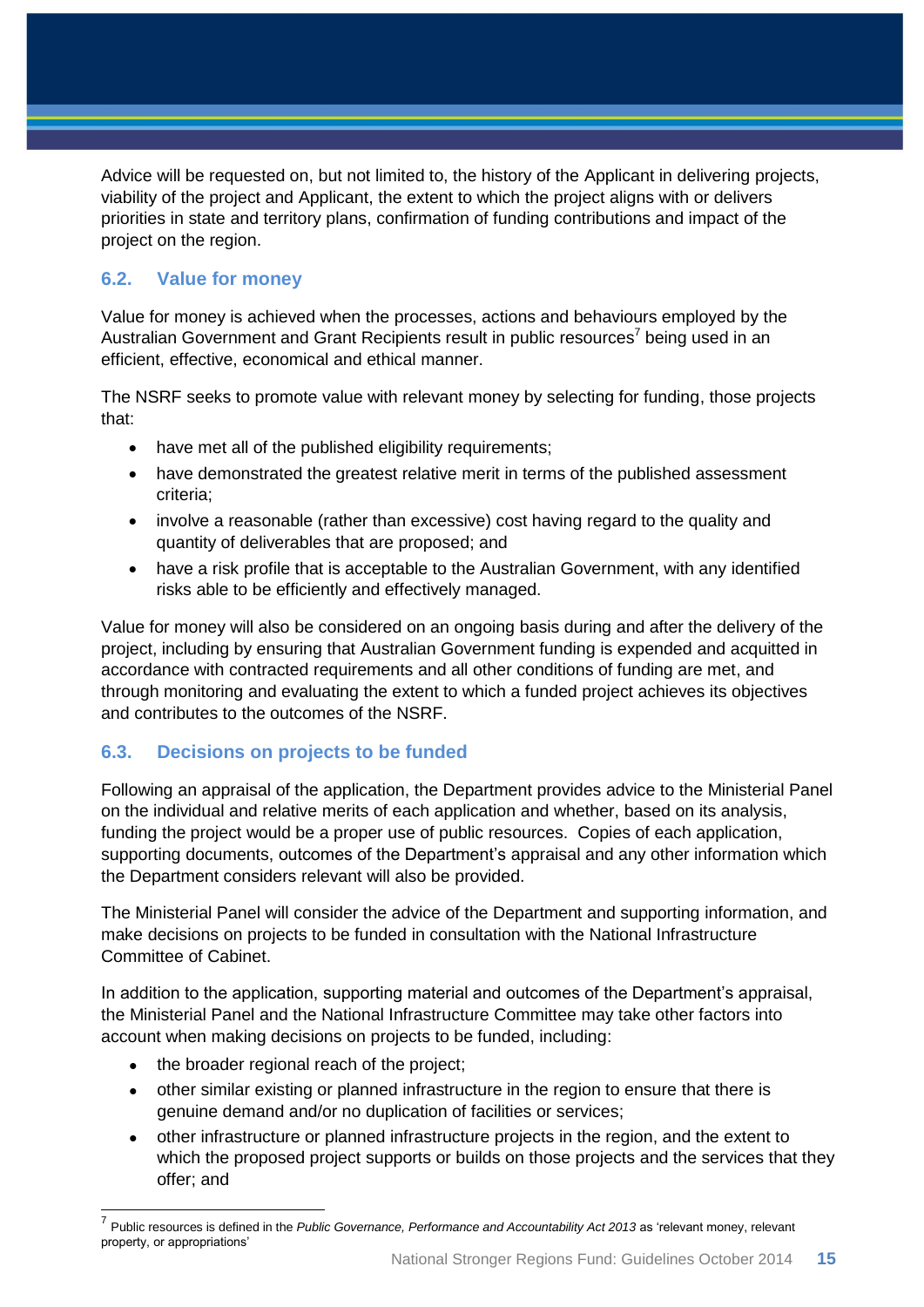• the Australian Government's priorities.

The Ministerial Panel may require additional conditions and management strategies be attached to the grant funding based on its own knowledge, the outcomes of the assessment and the risk analysis. It may also offer a different amount of grant funding to that requested by the Applicant.

#### <span id="page-15-0"></span>**6.4. Advice to the Applicant**

Applicants will be advised in writing of the funding decision. The Department will offer feedback to all Applicants on request.

Letters to successful Applicants will detail any specific conditions attached to the funding. Funding approvals will be announced by the Deputy Prime Minister and Minister for Infrastructure and Regional Development, the Assistant Minister for Infrastructure and Regional Development or a representative of the Ministers. Funding approvals will also be listed on the Department's website.

# <span id="page-15-1"></span>**7. Conditions of Funding**

#### <span id="page-15-2"></span>**7.1. Contractual arrangements**

Applicants that have been selected to receive grant funding will be required to enter into a grant agreement with the Commonwealth of Australia, represented by the Department. The grant agreement states the obligations of the Grant Recipient and of the Department. Grant Recipients are advised to be aware of the obligations and requirements set out in the grant agreement, and should seek legal advice where needed. A template of the grant agreement is available on the Department's website at [www.infrastructure.gov.au/nsrf.](http://www.infrastructure.gov.au/nsrf)

The grant agreement will set out:

- any specific conditions attached to the funding approval as a result of the appraisal process or further considerations by the Ministerial Panel. These will be identified in the offer of funding or during agreement negotiations;
- arrangements to report on the progress of the project and acquit the expenditure of funding;
- branding and recognition requirements; and
- arrangements to manage the delivery of the project, including reporting requirements and site visits conducted by the Department or representatives of the Department.

The Grant Recipient should not make financial commitments for funded activities based on the approval of funding or public announcements. Financial commitments entered into before a grant agreement has been executed with the Department are done so at the risk of the Grant Recipient.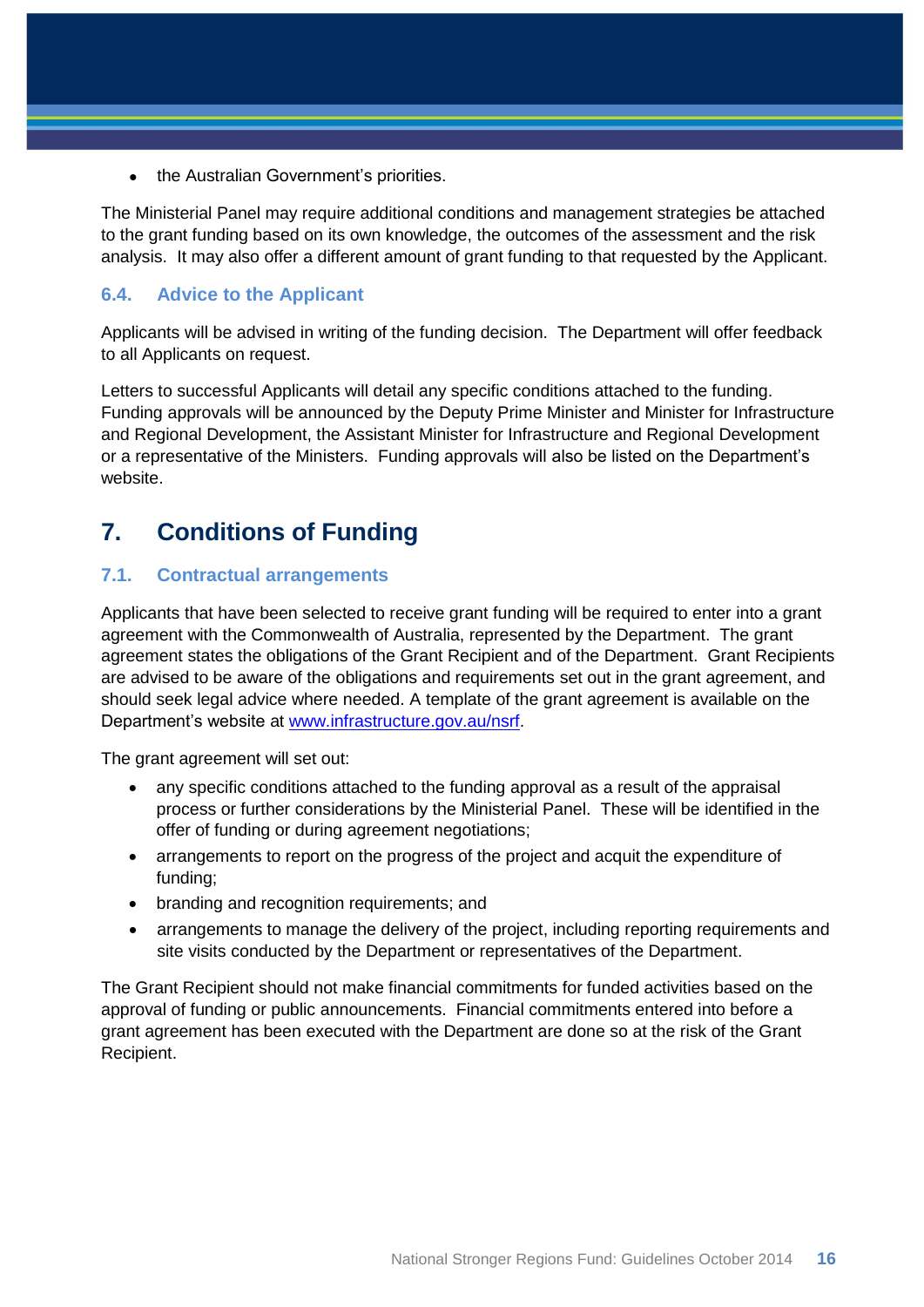## <span id="page-16-0"></span>**7.2. Compliance with the Building Code 2013 and Australian Government Building and Construction OHS Accreditation Scheme**

Project funding specifically relating to building and construction activity, as defined in the Building Code 2013 $^8$ , as amended from time to time, must comply with the Building Code 2013 subject to any threshold requirements. Construction activity must be undertaken by an accredited builder as specified under the Australian Government Building and Construction OHS Accreditation Scheme<sup>9</sup>.

### <span id="page-16-1"></span>**7.3. Evaluation**

A Monitoring and Evaluation Strategy forms part of the Department's programme delivery arrangements, and will assess the extent to which the NSRF is achieving its policy objectives and provide valuable input to the development of future programmes.

Questions in the application form, as well as requests for data in the negotiation of the grant agreement, the delivery of milestones and following completion of the project will form key inputs to the evaluation. Applicants are required to provide information, as requested, to support the collection of baseline data and inform the evaluation of the NSRF.

# <span id="page-16-2"></span>**8. Payment of Funding**

#### <span id="page-16-3"></span>**8.1. Payment arrangements**

Payments will be made on achievement of agreed milestones. Before any payment can be made, Grant Recipients will be required to provide:

- a tax invoice for the amount of the payment; and
- evidence of meeting the requirements for payment, as stipulated in the grant agreement.

### <span id="page-16-4"></span>**8.2. GST and tax implications**

It is recommended that Grant Recipients seek guidance about the implications in receiving NSRF funding from a tax advisor or the Australian Taxation Office at [www.ato.gov.au](file:///C:/Users/Klindsay/AppData/Local/Microsoft/Windows/Temporary%20Internet%20Files/Content.Outlook/1KPA6WE1/www.ato.gov.au) prior to submitting an application.

In accordance with the terms of Australian Taxation Office ruling GSTR 2012/2, payments made by a government related entity to another government related entity do not attract GST. Payments to other entities may attract GST.

# <span id="page-16-5"></span>**9. Probity**

The Australian Government is committed to ensuring that the process for providing funding from the NSRF is transparent and in accordance with published Guidelines. The Guidelines may be varied from time-to-time by the Australian Government, as needed or to reflect its priorities. Amended Guidelines will be published on the Department's website.

<sup>9</sup> The Australian Government Building and Construction OHS Accreditation Scheme can be found at

 8 The Building Code 2013 can be found at <http://www.fwbc.gov.au/building-code>

<http://www.fsc.gov.au/sites/fsc/needaccredited/accreditationscheme/pages/theaccreditationscheme> .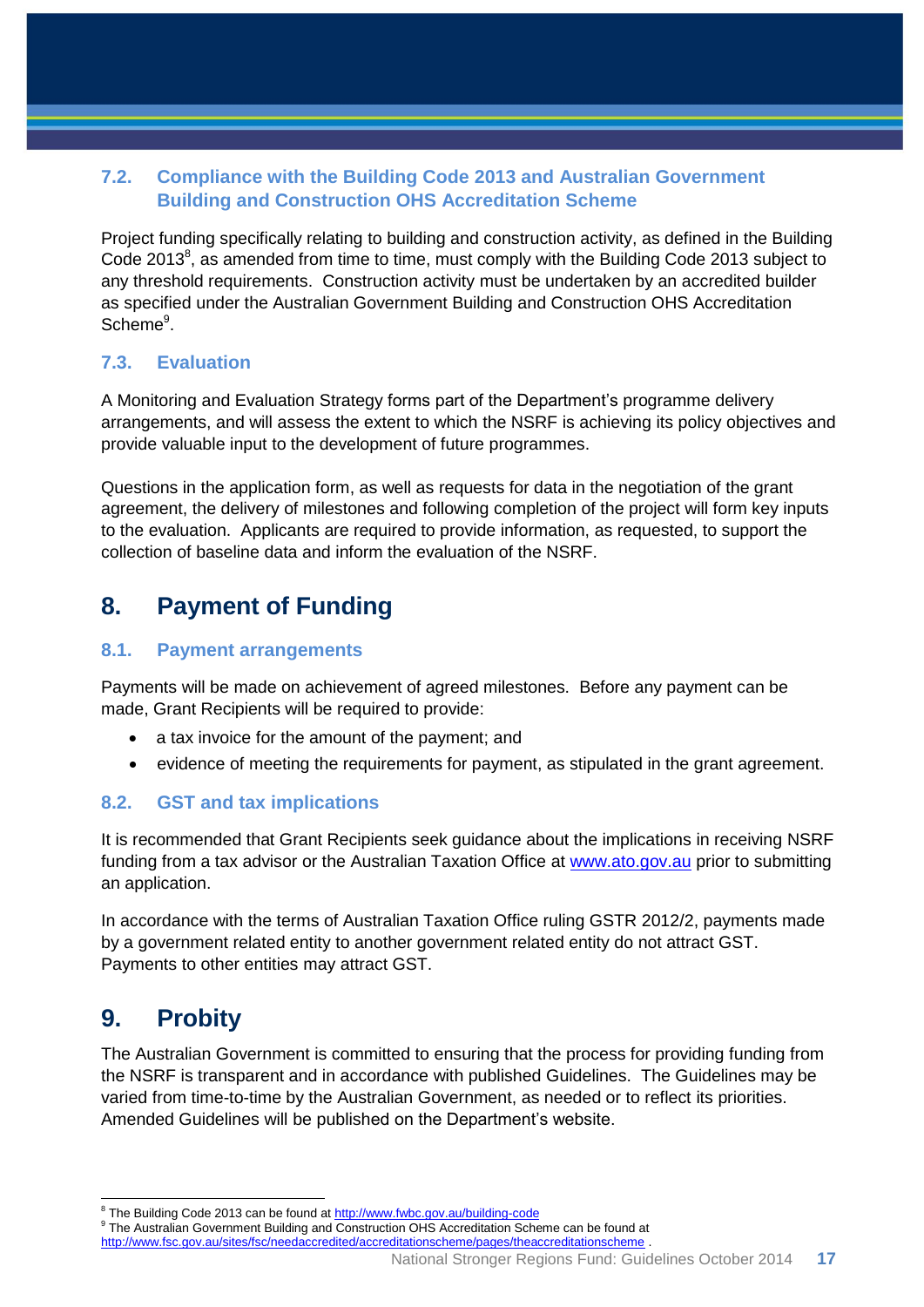#### <span id="page-17-0"></span>**9.1. Conflict of interest**

A conflict of interest may exist if, for example, the Applicant or any of its personnel:

- has a relationship (whether professional, commercial or personal) with a party who is able to influence the application appraisal process, such as a Department staff member;
- has a relationship with, or interest in, an organisation, which is likely to interfere with or restrict the Applicant in carrying out the proposed activities fairly and independently; or
- has a relationship with, or interest in, an organisation from which they will receive personal gain as a result of the granting of funding under the NSRF.

Each Applicant will be required to declare, as part of its application, existing conflicts of interest or confirm that, to the best of its knowledge, there is no conflict of interest that would impact on or prevent it from entering into a grant agreement with the Commonwealth of Australia (as represented by the Department).

Where an Applicant subsequently identifies an actual, apparent, or potential conflict of interest in relation to the application for funding, the Applicant must inform the Department in writing immediately.

Department employees will manage any conflict of interest in accordance with the Department's Accountable Authority Instruction for probity.

Further information on conflicts of interest is included in the grant agreement.

#### <span id="page-17-1"></span>**9.2. Confidential information**

Information submitted by the Applicant may be provided to other organisations for the purposes of eligibility and project proposal appraisal.

Applicants should identify any information submitted which they wish to be considered as confidential, supported by reasons for the request. The Australian Government reserves the right to accept or refuse a request to treat information as confidential.

The Privacy Act 1988 applies to the handling of personal information about individuals obtained in the course of the delivery of the NSRF.

Grant Recipients must not act or engage in any practice which, if done or engaged in by the Commonwealth, would be a breach of an Information Privacy Principle contained at Section 14 of the *Privacy Act 1988*.

## <span id="page-17-2"></span>**10. Contact Details**

Questions about the NSRF, including the eligibility criteria and the application process can be emailed to [nsrf@infrastructure.gov.au.](mailto:nsrf@infrastructure.gov.au) Questions should be clear and concise. Questions that are directly relevant to the NSRF will be added to a Frequently Asked Questions document and placed on the Department's website.

To ensure equity and fairness in the assessment process, the Department cannot respond to questions on the eligibility of individual Applicants or projects.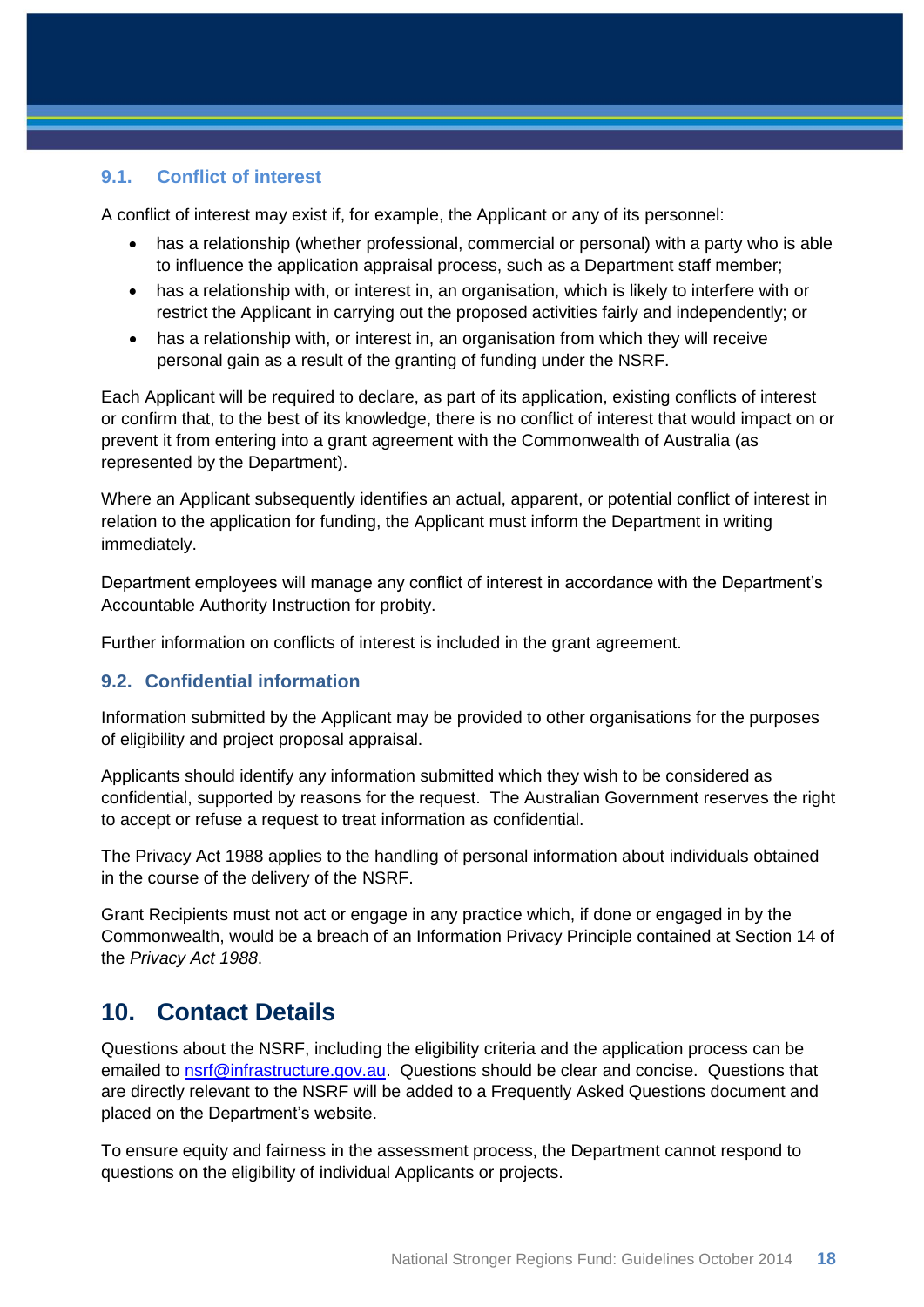Any enquires relating funding decisions or complaints should be directed to:

General Manager Regional Programmes Branch Department of Infrastructure and Regional Development GPO Box 594 CANBERRA ACT 2601 E: [nsrf@infrastructure.gov.au](mailto:nsrf@infrastructure.gov.au)

# <span id="page-18-0"></span>**11. Attachments**

- A: Eligible Local Government Bodies
- B: Overview of Projects which Applicants may Consider Requesting Funding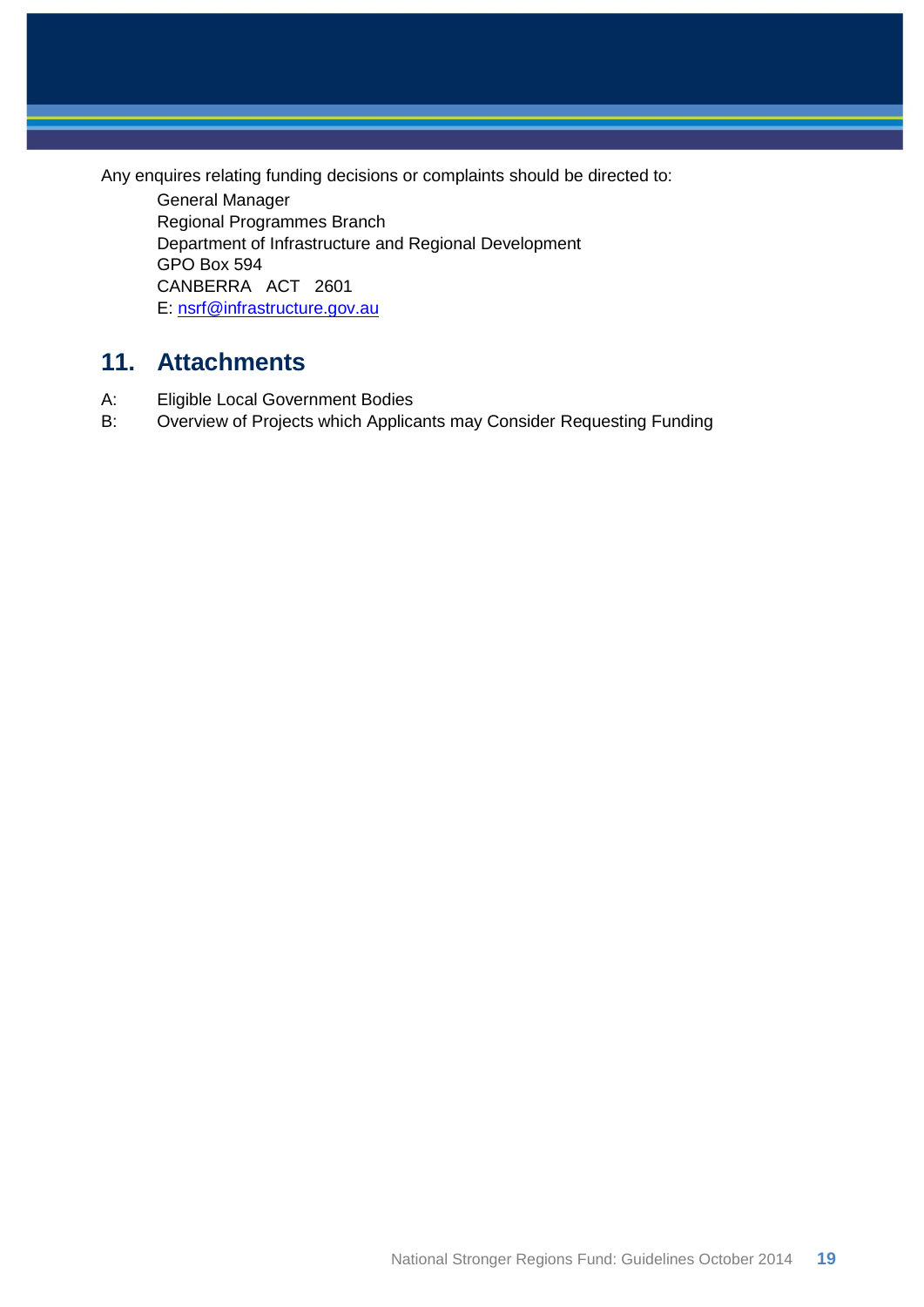Attachment A

## <span id="page-19-0"></span>**Eligible Local Government Bodies**

#### Local Government

A *local governing body* is defined by the *Local Government (Financial Assistance) Act 1995* (Cwlth) as either:

- a) a local governing body established by or under a law of a State, other than a body whose sole or principal function is to provide a particular service, such as the supply of electricity or water ('State' in the *Local Government (Financial Assistance) Act 1995* (Cwlth) includes the Australian Capital Territory and the Northern Territory); or
- b) a body declared by the Minister, on the advice of the relevant State Minister, by notice published in the *Gazette*, to be a local governing body for the purposes of this Act.

In addition, for the purposes of the NSRF, the following organisations will be considered local governing bodies:

- Five Indigenous local governing bodies in South Australia (Anangu Pitjantjatjara, Maralinga, Gerard, Nepabunna and Yalata);
- The Outback Communities Authority, formerly the Outback Areas Community Development Trust, in South Australia;
- The Trust Account in the Northern Territory;
- The Silverton and Tibooburra villages in New South Wales;
- Cocos (Keeling) Islands Shire Council;
- The Shire of Christmas Island;
- Norfolk Island Administration; and
- Lord Howe Island governed by New South Wales.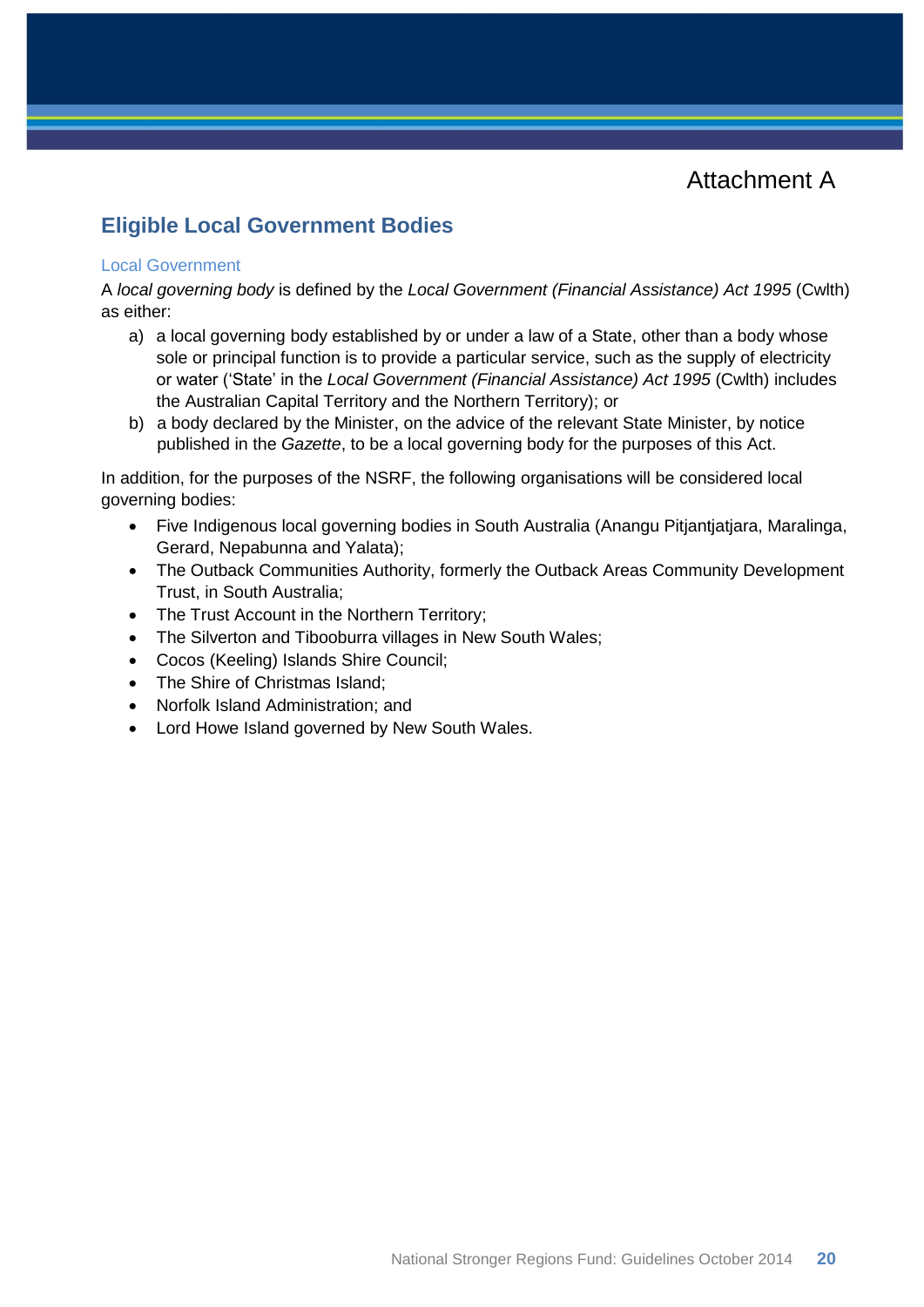## Attachment B

## <span id="page-20-0"></span>**Overview of Projects which may be Considered for Funding**

Grant funding of between \$20,000 and \$10 million (GST exclusive) will be provided for infrastructure projects which provide economic benefit and have an identifiable and sustainable impact on a region. Projects must be capital in nature and could involve the construction of new infrastructure, or the upgrade, extension or enhancement of existing infrastructure.

Projects may involve a number of elements, however these element should be cohesive, related to each other and meet the objectives of the programme.

Projects seeking funding from the NSRF could, for example:

- improve or upgrade transport networks to support connectivity and freight movement, such as transport hubs, intermodal services, airports, or upgrades to wharves or cargo loading facilities which cannot be funded by the market;
- enhance the efficient movement of freight, support an industrial estate or strengthen supply chains;
- increase access to water and waste services, support improved water management or enhance irrigation services (routine upgrades and repairs will not be funded);
- extend or enhance services to regions, for example deliver gas pipelines to new industrial estates, upgrade water pipes to support irrigation and industrial growth, or more efficiently manage waste water;
- convention centres and community or performance centres which deliver economic benefits or support increases in tourism; or
- construct large flagship or signature multi-purpose sporting facilities which generate significant long term economic and social benefits and/or support leadership in local communities, for example a state-of-the-art facility which will act as the state hub and will host national, state and elite events on a regular and ongoing basis
	- upgrades to or the expansion of local sporting facilities or the construction of sporting facilities which are otherwise available in the state or territory are unlikely to be supported; or
	- facilities which support a single sport or which can be funded by state and national bodies are unlikely to be supported.

Applicants should note that these are examples only and projects supporting these activities will not be given priority in the appraisal process. Applicants should identify and seek funding for those projects which are priorities in their region.